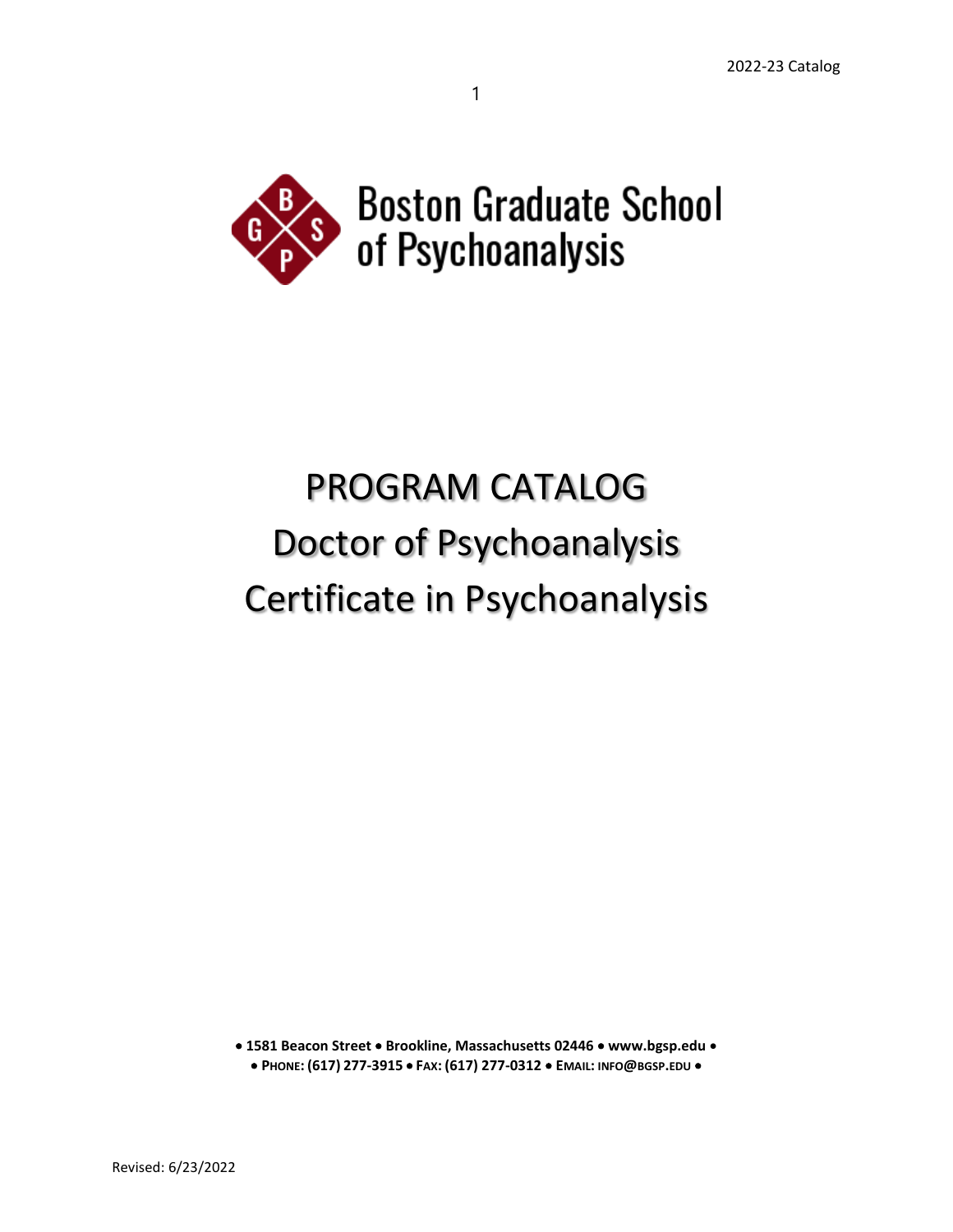# **TABLE OF CONTENTS**

 $\begin{bmatrix} 2 \end{bmatrix}$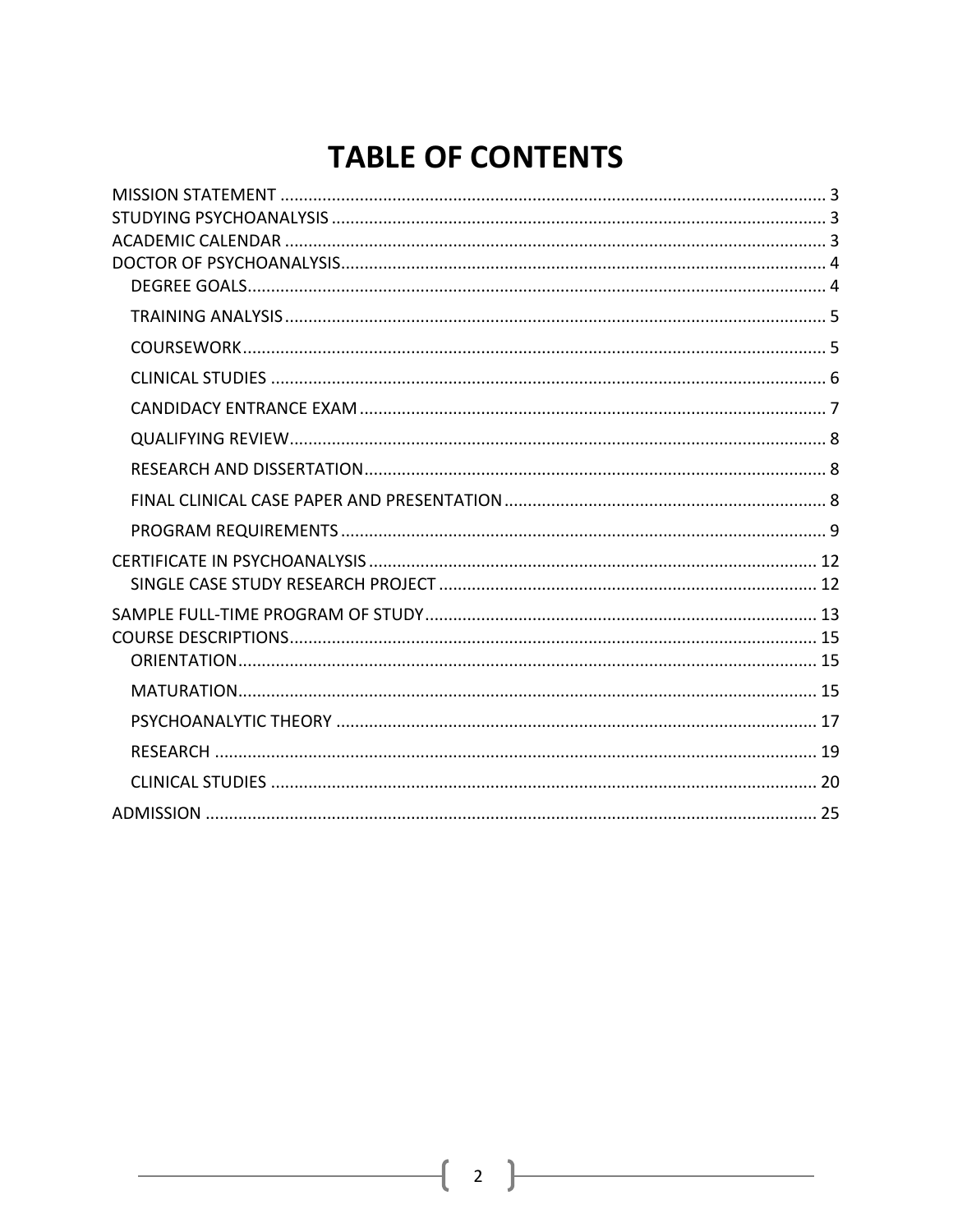# <span id="page-2-0"></span>MISSION STATEMENT

"BGSP's highly engaged community is deeply committed to furthering humanity's understanding of the unconscious forces that drive us, helping individuals lead more fulfilling lives, and addressing the societal and cultural challenges we continue to face.

The School's individualized approach to learning helps students uniquely shape their professional lives, producing clinical mental health counselors, scholars, and psychoanalysts who are able and confident in their abilities to remove impediments to the lasting growth of which virtually all people are capable."

# <span id="page-2-1"></span>STUDYING PSYCHOANALYSIS

BGSP's programs are designed to provide an understanding of conscious and unconscious influences on human development and psychopathology, motivation, and interpersonal interaction. Advanced clinical programs teach the student how to use this understanding to practice psychoanalysis.

Courses at BGSP are structured to facilitate intellectual and emotional learning, using the classroom to learn both content and the process of resolving resistances to learning. Students report an intensity to their training that is unique to BGSP. Many students find it beneficial to slow their pace of study to a part-time schedule, which allows them to more fully integrate the course material, clinical work, their own personal analysis, and in many cases, outside employment.

# <span id="page-2-2"></span>ACADEMIC CALENDAR

BGSP's regular academic calendar consists of two semesters, Fall and Spring, as well as a Summer Session. The Fall Semester typically runs from the week after Labor Day through January, the Spring Semester typically runs from February through mid-June, and the Summer Session allows students to continue clinical supervision and coursework through the rest of June and July.

BGSP offers both 2-credit and 3-credit courses. Three-credit courses meet weekly for 15 weeks, while two-credit courses meet roughly every other week for the same period of time.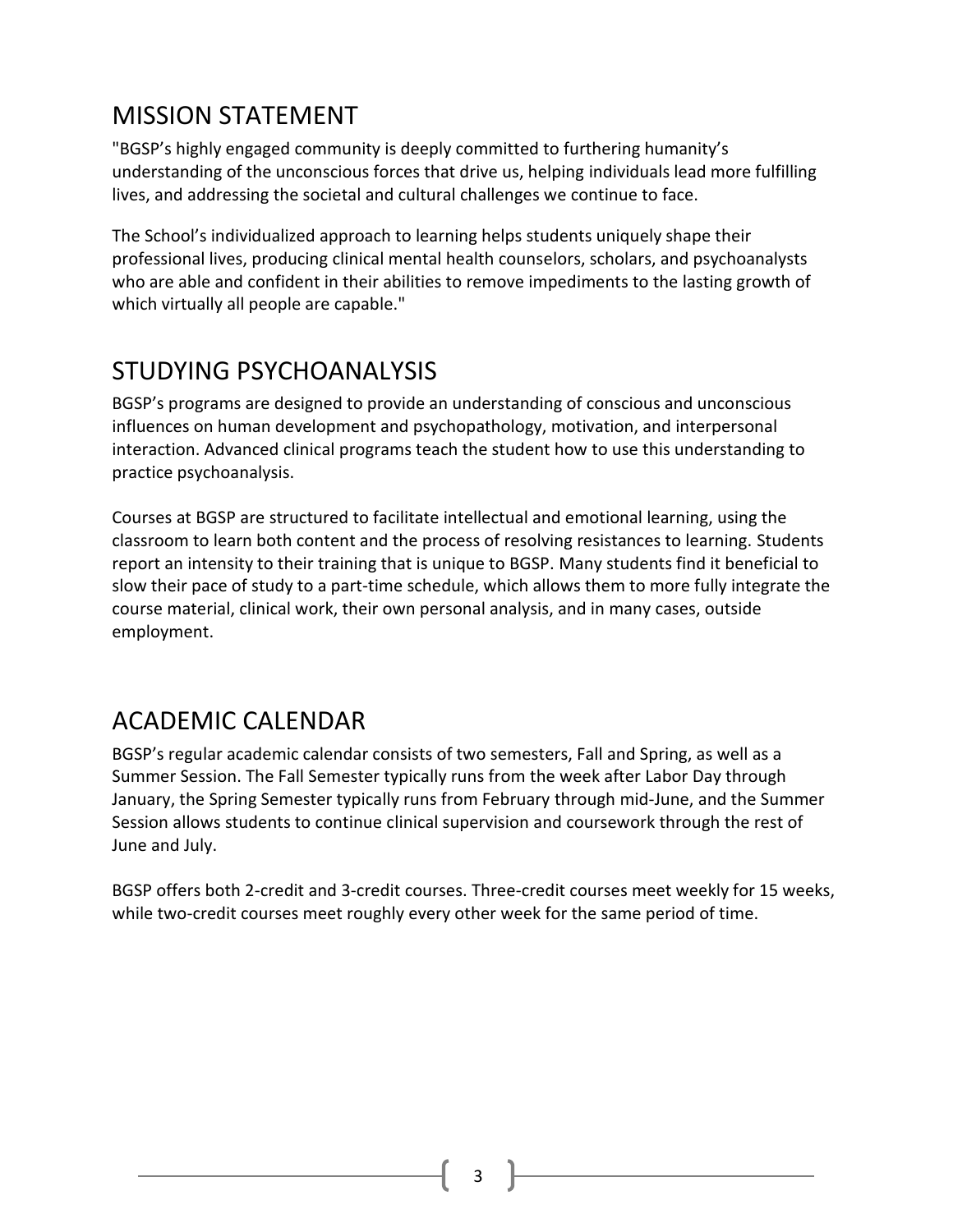# <span id="page-3-0"></span>DOCTOR OF PSYCHOANALYSIS

BGSP is unique among both psychoanalytic training institutes and graduate schools in offering degrees in psychoanalysis, including the Doctor of Psychoanalysis degree (Psya.D.). This postmaster's program combines full training to become a certified psychoanalyst with academic and research studies leading to the doctorate. Tailored to take into account candidates' prior education and training, the program provides a deep understanding of psychodynamics and fosters a high level of emotional attunement, attainable only through the combination of seminars, self-examination in the training analysis, and intensive clinical supervision (all hallmarks of [BGSP's integrative approach to learning](http://www.bgsp.edu/academics/the-learning-process/)).

The program is open to all candidates who have earned a master's degree. Candidates who have already earned a master's degree in a mental health field may follow the four-year sample program of studies [below.](#page-12-0) Those candidates whose master's degree is in a different field tailor the program to cover any missing material, adding up to one year to the program. (Those without a master's degree, or who wish to obtain a license in Mental Health Counseling, should first pursue BGSP's [M.A. in Psychoanalysis](https://bgsp.edu/academics/m-a-in-psychoanalysis/) o[r M.A. in Mental Health Counseling.](https://bgsp.edu/academics/m-a-in-mental-health-counseling/))

Once admitted, candidates in the Psya.D. program begin the process of understanding how people develop their emotional and mental lives, and move into the realm of intervening in the intrapsychic life of those with whom they work. Doctoral candidates explore the full range of character structures and psychopathology, integrating academic study with clinical work to understand patients' repetitions, defenses, resistances, and symbolic communications. In clinical supervision, candidates learn to use their countertransference responses to understand the transference and to work effectively as psychoanalysts. Through engaging in psychoanalytic inquiry, candidates learn to examine clinical data systematically. This strengthens the process of making valid inferences from observations and culminates in the doctoral dissertation.

Most students in the program are working while pursuing doctoral studies. Classes are scheduled during the evening or on Fridays to accommodate working students.

# <span id="page-3-1"></span>DEGREE GOALS

Upon completion of the Psya.D. program, students are expected to achieve a number of learning outcomes:

- 1) Students demonstrate understanding and mastery of psychoanalytic theory and ability to apply this understanding to clinical cases.
- 2) Students demonstrate understanding of their patients, including transferencecountertransference dynamics, past and current resistances as they relate to character, and diagnosis and critical interventions for treatment.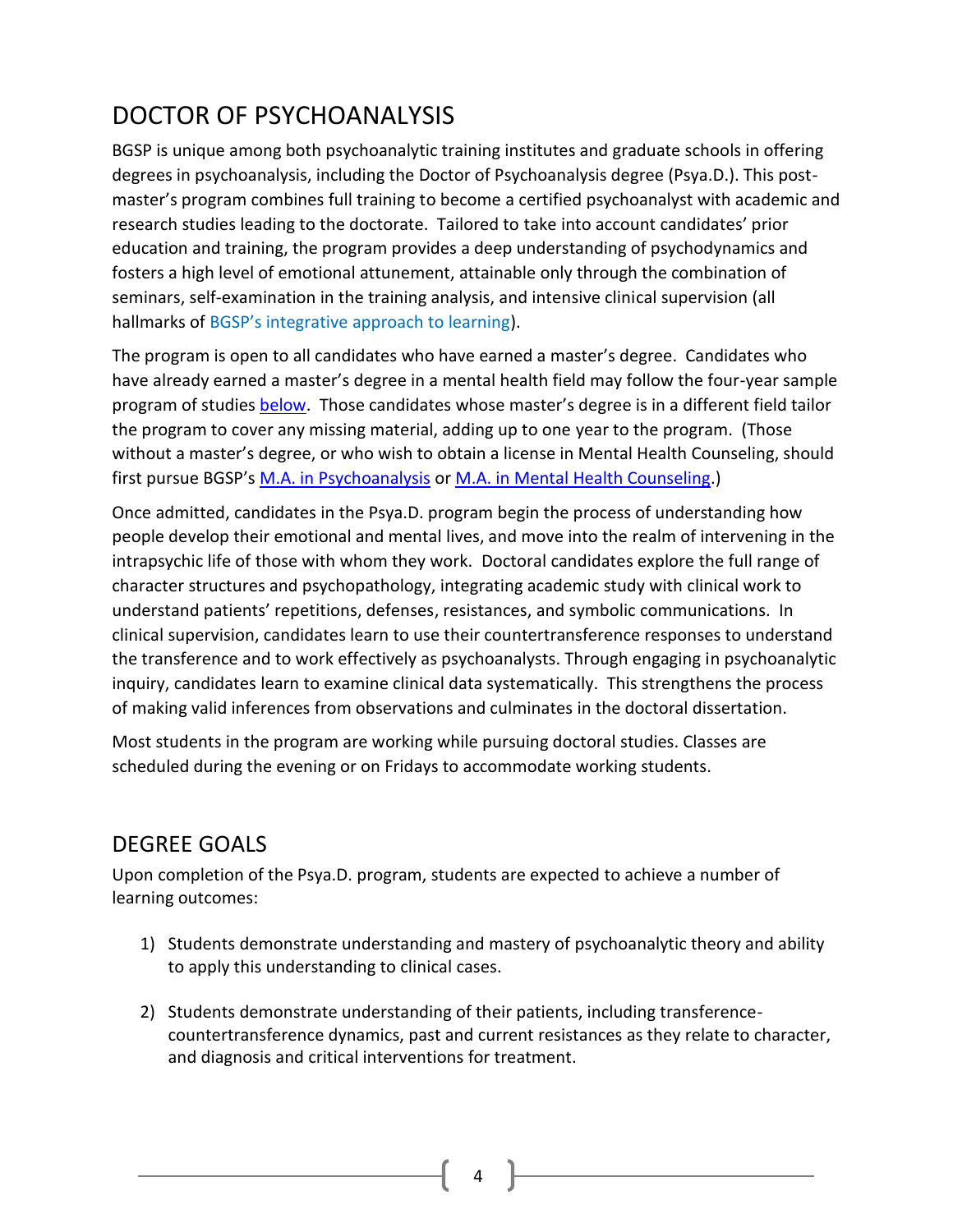- 3) Students demonstrate their ability to employ psychoanalytic technique appropriately in their clinical work.
- 4) Students demonstrate self-understanding and the ability to utilize their emotional responses to understand and work with their patients.
- 5) Students demonstrate the ability to integrate theory, empirical research, and clinical observation in executing and presenting a satisfactory dissertation research project.

# <span id="page-4-0"></span>TRAINING ANALYSIS

All doctoral candidates are required to undergo a personal training analysis concurrent with their studies.

The training analysis is an indispensable part of the training. It prepares candidates to develop their emotional repertoires in an effort to resonate with patients with a broad spectrum of emotional pathologies. It also increases the understanding of candidates' own conflicts and defenses and thus enables them to work more effectively with their cases.

Candidates choose an approved training analyst. Four hundred and fifty hours of training analysis are required for graduation. One hundred and fifty hours of group analysis may be applied to the four hundred and fifty required hours. Candidates are expected to be in analysis at a minimal frequency of once a week until graduation. Meeting at the minimum frequency is not sufficient to meet the 450 hour requirement for full-time students. Candidates may enter the program with approved prior training analysis hours, may meet more frequently, and/or, more typically, may proceed on a part-time basis while accruing hours of training analysis.

At least 70 hours of training analysis are required before beginning the Therapy Center. Students with prior clinical training and 50 hours of individual analysis may begin the Therapy Center at an introductory level with one patient. Once students accrue 70 hours of individual analysis they may be full time in the Therapy Center (3 or more patients).

# <span id="page-4-1"></span>COURSEWORK

Doctoral candidates gain a psychoanalytic perspective on both human development and clinical work. They learn about the development of the human psyche from infancy onward, study unconscious processes such as repetition, defenses, transference, resistance, and symbolism, and develop a psychoanalytic framework for understanding psychopathology across a wide range of diagnoses. Candidates explore advanced psychoanalytic theories from a range of perspectives, including those of Freud, Klein, Bion, Spotnitz, the theorists who followed them, and a range of other contemporary psychoanalysts. Advanced clinical seminars on resistance analysis, transference and countertransference, symbolism, and theory of technique inform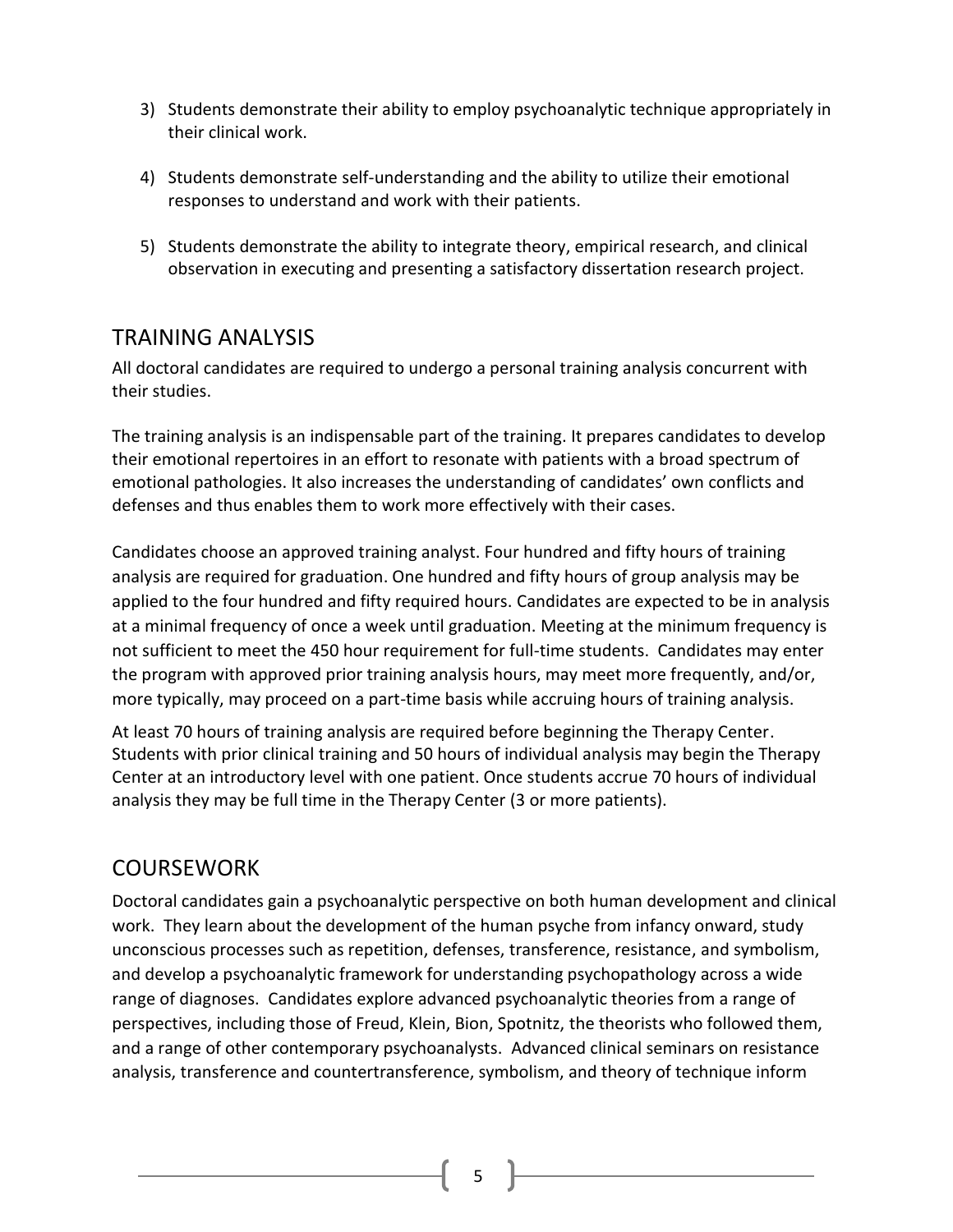candidates' work with patients. Courses in psychoanalytic research hone candidates' skills in systematic observation and inference and facilitate the student's work on the dissertation.

# <span id="page-5-0"></span>CLINICAL STUDIES

# **Doctoral Fieldwork Program**

Prior to beginning psychoanalytic practice under supervision, doctoral candidates participate in a two-semester fieldwork program, which provides direct contact with regressed patients in mental hospitals or comparable settings, giving students the opportunity (a) to observe extremes of pathology at the earliest levels of fixation or regression and (b) develop basic skills for establishing a therapeutic relationship with regressed or narcissistic patients. The fieldwork experience fosters an ability to read the patient's contacts, responses to stimulation, and symbolic communications while observing the emotional responses induced in oneself. These skills are basic to working with people at all levels of functioning. The fieldwork experience culminates in oral and written clinical presentations of cases.

Candidates accrue four hours of patient contact per week in the fieldwork PT 340 placement, and accrue 130 hours towards their graduation requirements. Accompanying the Fieldwork Program, candidates register for two semesters each of PT 2609 Fieldwork Seminar and PT 201 Fieldwork Group Supervision, and one semester of PT 341 Fieldwork Individual Supervision.

Candidates with no prior clinical experience or training enroll in additional, preparatory work prior to beginning PT 2609 Fieldwork Seminar and PT 340 Field Placement. This preparatory work includes one semester of PT 330 Field Placement Practicum, PT 111 Field Placement Group Supervision, and PT 185a Fieldwork Seminar. Prior to beginning the second semester of fieldwork, candidates complete the following courses, in order to prepare for clinical work:

| PT 141 Maturation I: Early Development          |           | 3 credits  |
|-------------------------------------------------|-----------|------------|
| PT 151F Psychoanalytic Theory I: Basic Concepts |           | 3 credits  |
| PT 181 Biology of Mind and Behavior             |           | 3 credits  |
| PT 185a Fieldwork Seminar: Clinical Techniques  |           | 3 credits  |
| PT 191 Psychopathology                          | 3 credits |            |
| PT 190a/b Orientation Group (two semesters)     |           | 0.5 credit |

# **Therapy Center**

After completing the fieldwork program, students apply to begin in the [Therapy C](https://talk-therapy.org/)enter. Candidates work with a Therapy Center Fellow, who serves as their advisor. Candidates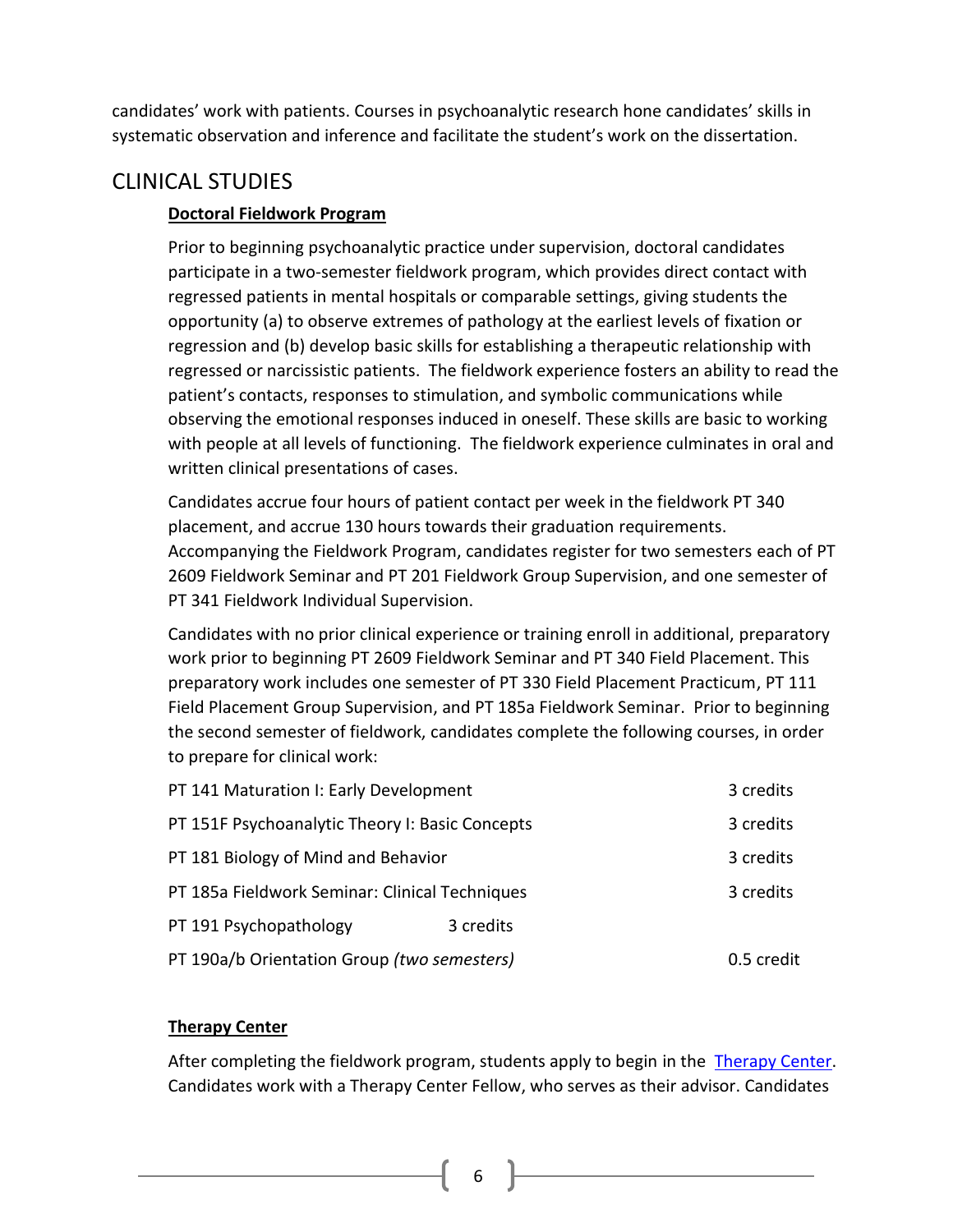in the Therapy Center work psychoanalytically with cases under supervision for the duration of their studies. Candidates have at least four patient contact hours per week for at least 3.5 years in order to accrue 620 case contact hours. Candidates work with at least three analytic cases seen at least weekly for at least two years each in order to graduate.

Each semester, candidates enroll in the clinical seminar appropriate to their level of training, beginning with Case Management and progressing through advanced psychoanalytic seminars, in which they remain until graduation.

Initially, candidates engage in group supervision. They then choose at least two individual supervisors. In the individual supervisions, cases are discussed for a minimum of 50 hours for each supervision, over the course of training. One control supervisor covers only the primary control case. (A "control case" is the term used for a case studied under close supervision.) Two hundred (200) hours of individual supervision is required for graduation. In order to ensure adequate coverage of cases, one hour of individual supervision is required for every four hours of case contact.

Candidates present their work with cases to the clinical faculty at two points during training: at the Qualifying Review, and again at the end of their studies, at the Final Clinical Presentation. Following a minimum of 25 hours of PT 411 Control Analysis supervision, as well as PT311 Individual Supervision, candidates schedule the Qualifying Review. A clinical paper on one case is submitted to the Clinical Studies Committee in conjunction with the oral presentation of work with three Therapy Center cases. The Qualifying Review is a time for candidates to gain formal feedback on clinical work, including case formulations, patient dynamics, and countertransference resistances, in order to work more productively towards the Final Clinical Presentation. Candidates receive recommendations for further training as well as an assessment of their readiness to work analytically on inference-making in doctoral research.

Following the Qualifying Review, candidates continue in supervised practice and appropriate coursework while they work on the dissertation and prepare for the Final Case Presentation, required for graduation. A minimum of four years of clinical study and 750 direct patient contact hours are required between the Fieldwork Program and the Therapy Center. However, since candidates continue to work clinically under supervision and take clinical and/or research courses until they graduate, most students engage in substantially more hours of supervised clinical work before graduation.

# <span id="page-6-0"></span>CANDIDACY ENTRANCE EXAM

After completing the first year of full-time coursework (or its equivalent) and the fieldwork program, candidates sit for the Candidacy Entrance Exam. In conjunction with assessment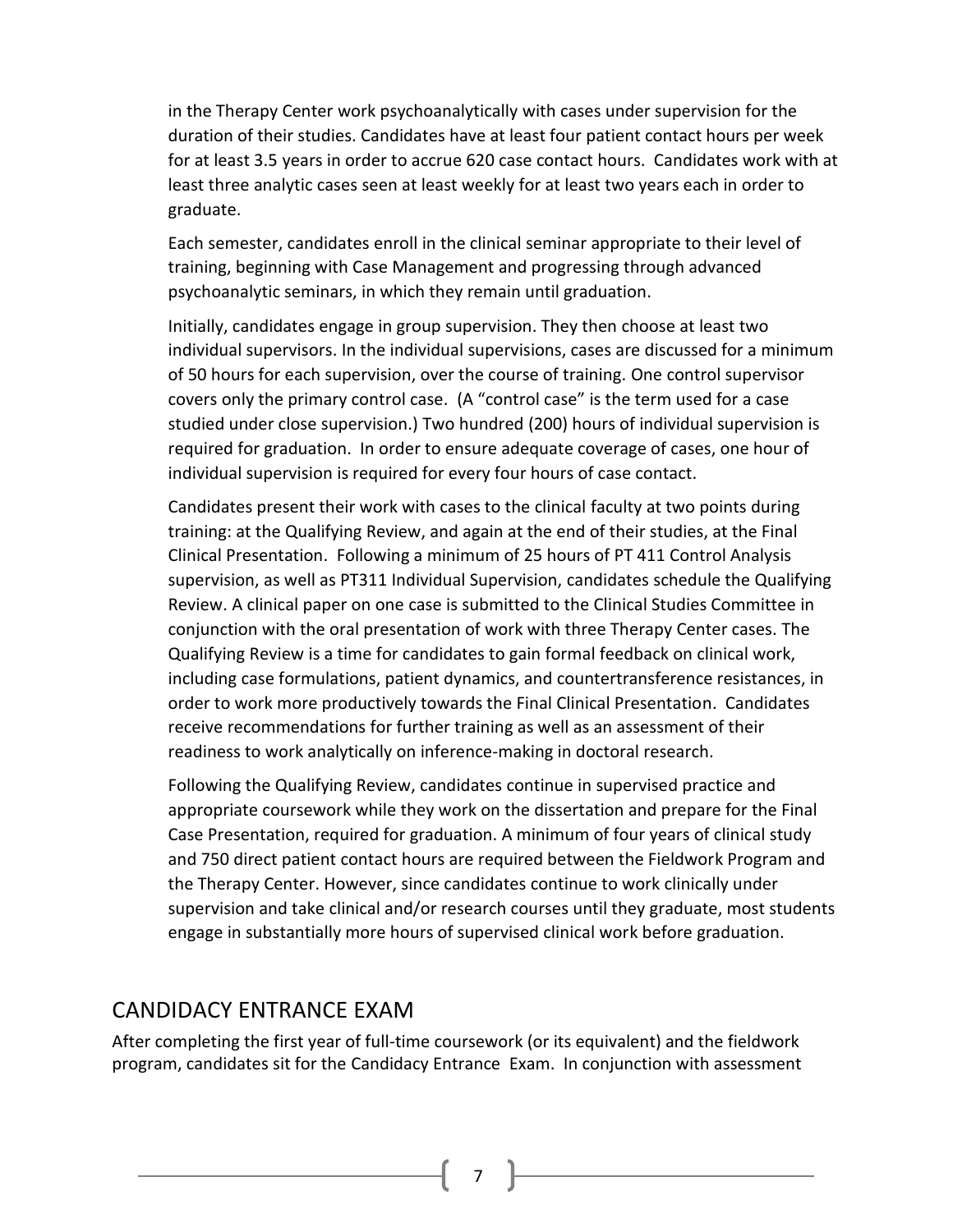from first-year coursework and the fieldwork presentations, the Candidacy Entrance Exam is used to assess readiness for further doctoral study.

# <span id="page-7-0"></span>QUALIFYING REVIEW

When candidates have completed 25 hours of intensive individual supervision on one case (Control Supervision) plus engaged in at least 25 hours of PT311 Individual Supervision, they may schedule the Qualifying Review. With the recommendation of the supervisors, the student makes a clinical case presentation of three Therapy Center cases before the clinical Fellows (advanced student advisor/mentors) and faculty as well as submits a clinical paper on one case to the Clinical Studies Committee. The Qualifying Review provides the opportunity for the student to practice for the final presentation and to develop an understanding of what work still needs to be done. The Fellows and faculty members use a rating scale to evaluate the presentation and discuss the presentation to develop recommendations for the student's training. Feedback is given by the student's Fellow on areas where the student should focus his/her learning.

# <span id="page-7-1"></span>RESEARCH AND DISSERTATION

Candidates develop a dissertation question as they advance in their work with clinical cases and in their study of theory and research methods. They may begin to write a research prospectus at any point in training, usually in conjunction with a research course. Following a successful Qualifying Review, candidates present a brief prospectus or concept paper to the Research Committee for initial discussion and approval of the research question, rationale, and method. The Research Committee assists candidates in selecting readers to advise them in the development of the dissertation proposal. Over the course of the dissertation research, candidates work with three readers, one of whom might be an outside reader. When the proposal is fully developed, it is approved by the candidate's research committee, and candidates undertake the data collection, analysis, and writing of the findings and discussion. Doctoral dissertation projects may be single case studies, multiple case studies, theoretical studies, or studies applying psychoanalytic theory or technique to other kinds of observations and data, e.g., in the educational setting.

When the dissertation is complete and meets the readers' approval, candidates schedule the dissertation defense with their dissertation committee in conjunction with the Research Committee. Doctoral candidates orally present the dissertation research to the readers, the Research Committee, and the doctoral program faculty. All doctoral program faculty members are given the opportunity to read the dissertation prior to the defense and vote on whether the research meets doctoral standards.

# <span id="page-7-2"></span>FINAL CLINICAL CASE PAPER AND PRESENTATION

Most candidates choose a single case study for their dissertation research. In cases of different dissertation methodologies, candidates also prepare a final clinical case paper on the control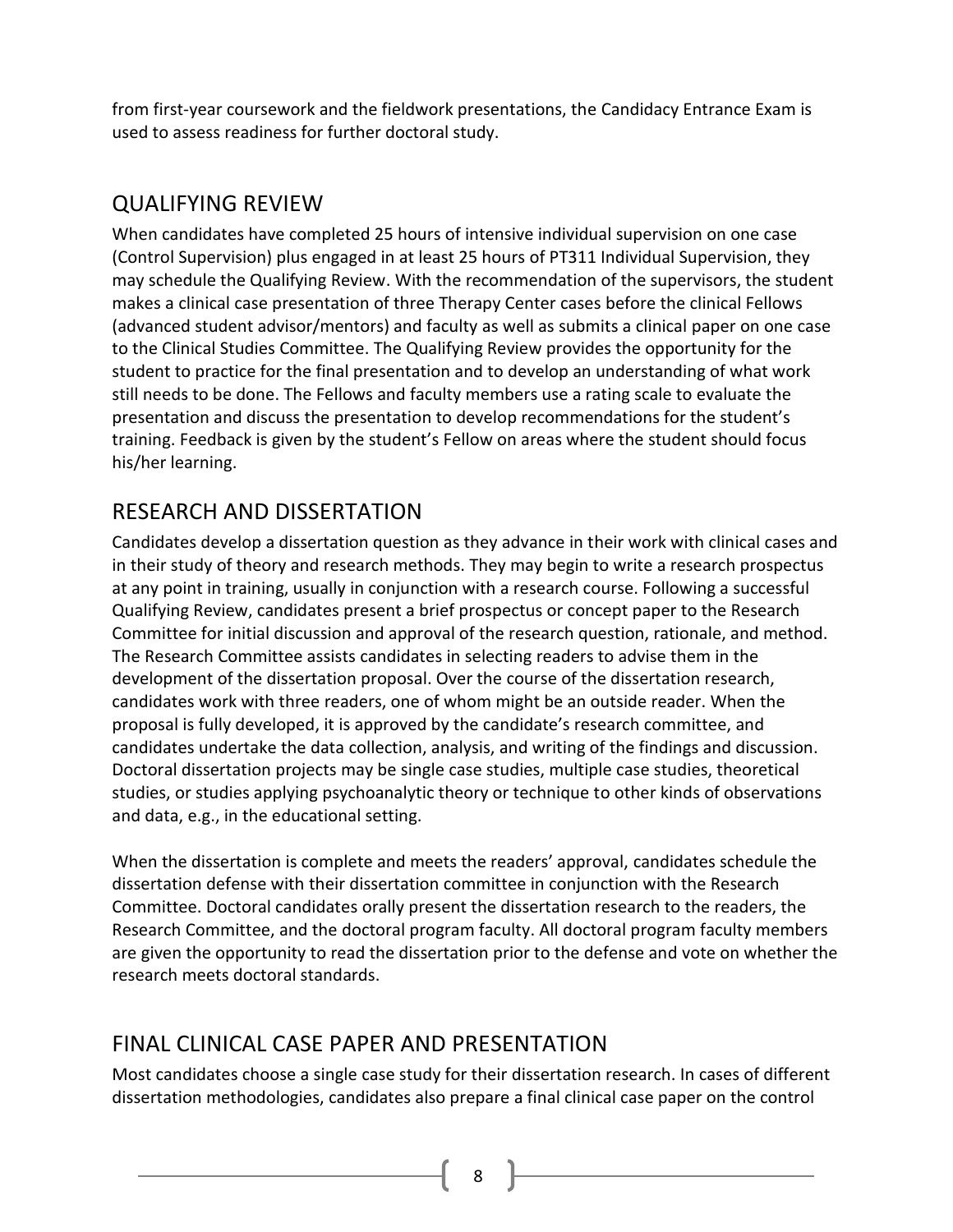patient. The written paper is presented to the chair of Clinical Studies. The paper is presented orally to the faculty for acceptance.

The processes of both psychoanalytic research and preparation for the final case presentation are opportunities for candidates to learn a great deal about case or group dynamics, as well as one's own resistances as an analyst in training. Historically, candidates report that these endeavors, along with their training analysis, are both the most challenging and the most rewarding educational experiences in their journey to become psychoanalysts.

# <span id="page-8-0"></span>PROGRAM REQUIREMENTS

Students in the Doctor of Psychoanalysis degree program fulfill the following requirements to graduate:

- 1. A minimum of 69 credits of required and elective course work\*
- 2. Satisfactory completion of the fieldwork program, case presentation, and written case study
- 3. Successful review of the Candidacy Entrance Exam
- 4. Completion of 1000 hours of supervised clinical experience, including:
	- a. Successful completion of the field placement (including at least 190 hours direct patient contact in 3 semesters, or 130 hours if approved for 2 semesters) and approval of the fieldwork case presentation.
	- b. Successful completion of the Therapy Center clinical training. Candidates work with at least three analytic cases at least weekly for two years each in order to graduate (accruing at least 560 hours direct patient contact, or 620 hours direct patient contact if 130 hours were earned from fieldwork). The minimum direct patient contact hours from the field placement (130-190) plus the minimum direct patient contact hours from the Therapy Center (560 or 620) equals the minimum 750 direct patient contact hours required by ABAP.
	- c. Remaining hours of clinical experience, if any, may be fulfilled by group supervision, case conferences, and continuing clinical education
- 5. Completion of two semesters or more of PT 201 Fieldwork Group Supervision, two semesters or more of PT 211 Clinical Group Supervision, and 200 hours of individual supervision, including at least 10 hours of PT 341 Fieldwork Individual Supervision, 50 hours of PT 311 Individual Supervision with one supervisor and 50 hours of PT 411 Control Analysis Supervision with a second supervisor.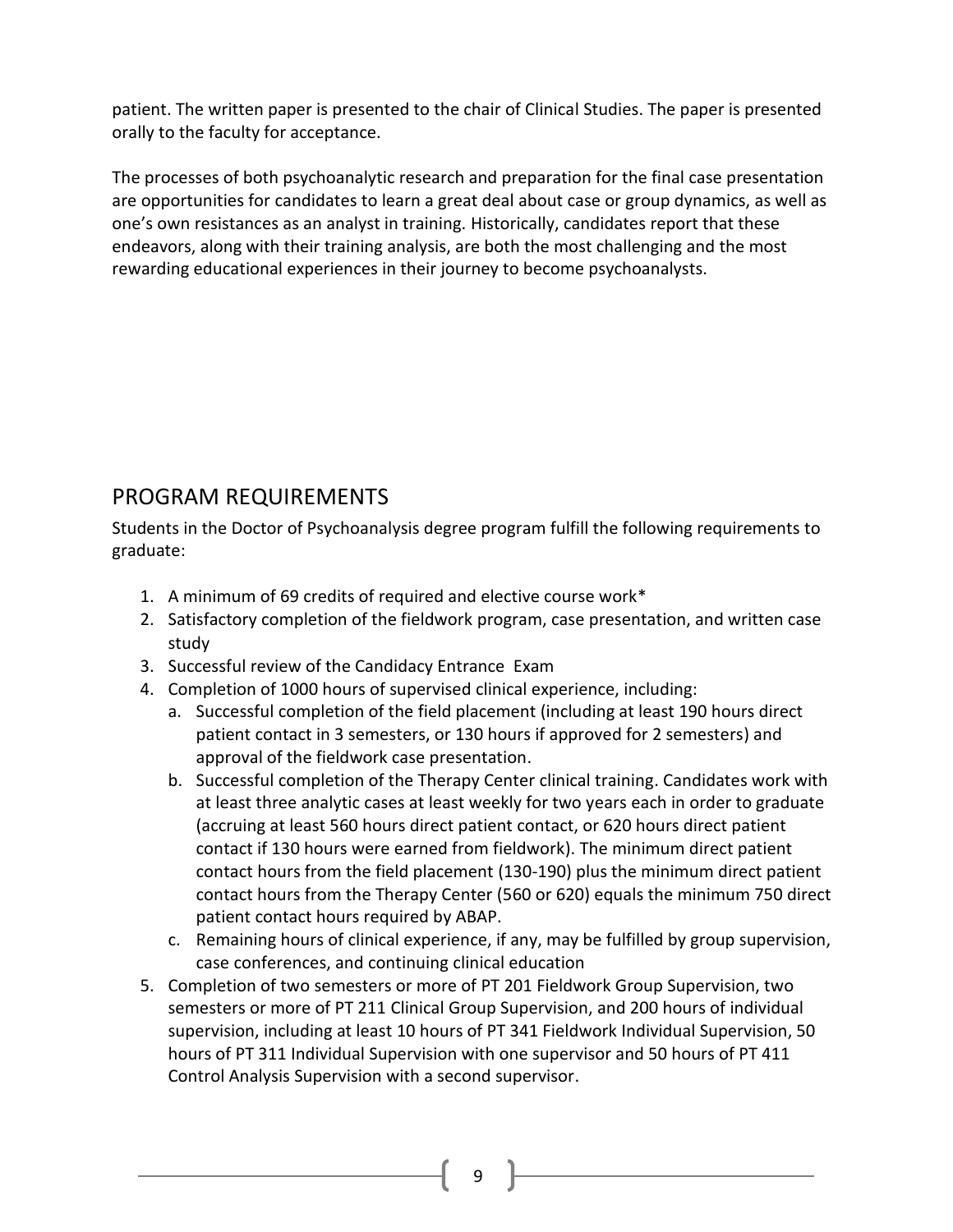- 6. Satisfactory oral presentation of cases for the Qualifying Review as well as completion of a clinical case paper after 25 hours of control supervision and PT 311 Individual Supervision, demonstrating understanding of cases and current resistances including countertransference resistance.
- 7. Approval of the Final Clinical Presentation and case write-up (if the dissertation is not a single case study), demonstrating understanding of the case as well as use of self as a therapeutic personality.
- 8. Successful completion of the dissertation and oral defense to the faculty. The successful dissertation is a well-executed original research project demonstrating mastery of psychoanalytic concepts, a body of literature, research methodology, and valid inference making.
- 9. Minimum 450 hours of training analysis, of which 150 may be group analysis.

Upon graduation, candidates are also awarded the Certificate in Psychoanalysis.

Because of the emotional growth inherent in learning to analyze patients, becoming a psychoanalyst takes more than a checklist of requirements, and every candidate's progression is unique. On a full-time basis, students take at least four years to graduate, but developing a robust caseload of psychoanalytic training cases can take more time. Almost all candidates reduce their studies to part-time status for one period of time or another. Some students do attend full-time and complete the program in four years, and many more students study parttime and complete the program in closer to 8 years.

\*Candidates entering without a clinical mental health degree are required to complete up to 20.5 additional credits of required coursework, as described [below.](#page-11-2)

# REQUIRED COURSES

| PT 141 Maturation I: Early Development                                      | 3 credits  |
|-----------------------------------------------------------------------------|------------|
| <b>PT 142</b> Oedipal Development (if not completed at pre-candidacy level) | 2 credits  |
| PT 151b Advanced Drive Theory                                               | 2 credits  |
| PT 155 Dreams, Fantasy, and Symbolic Communication                          | 2 credits  |
| PT 156 Modern Psychoanalytic Theory of Technique                            | 2 credits  |
| PT 157 Transference and Countertransference                                 | 2 credits  |
| <b>PT 159 Unconscious Fantasy and Delusion</b>                              | 2 credits  |
| PT 162 Later Freud and Contemporary Freudians                               | 2 credits  |
| PT 172 Psychoanalytic Research                                              | 3 credits  |
| PT 187 Psychoanalytic Ethics                                                | 2 credits  |
| PT 190a/b Orientation Group (2 semesters)                                   | 0.5 credit |
| PT 191 Psychoanalytic Psychopathology and Early Mental States               | 3 credits  |
| PT 263-267 Contemporary Issues in Psychoanalysis (one semester required)    | 2 credits  |
| PT 285 Inference Making                                                     | 2 credits  |
| PT 286 Ongoing Research Practicum                                           | 2 credits  |
|                                                                             |            |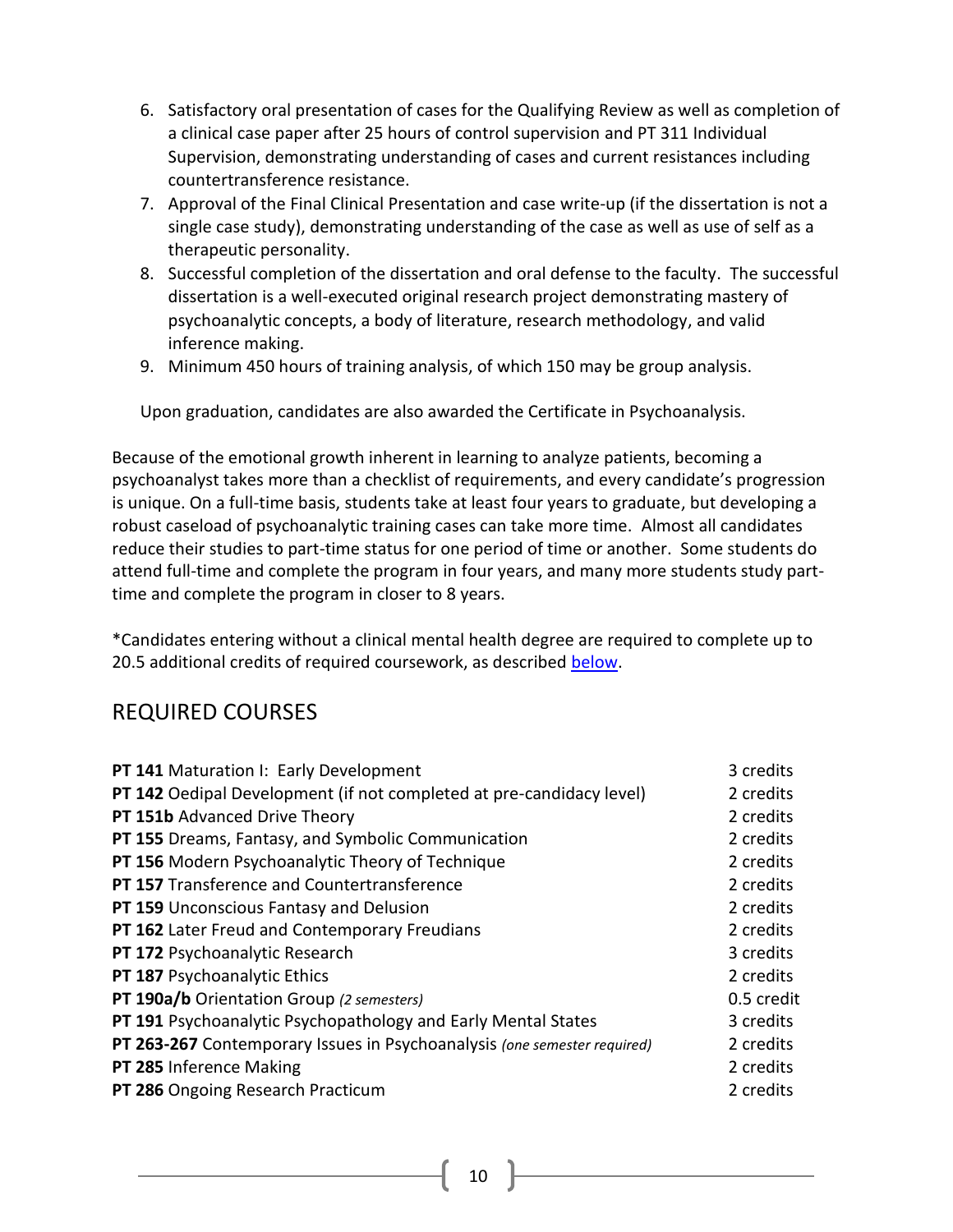| <b>PT 2609</b> Fieldwork Seminar (2 semesters required)                 | 4 credits     |
|-------------------------------------------------------------------------|---------------|
| PT 2610/11 Clinical Interventions                                       | 2 credits     |
| PT 2610/11 Resistance Analysis                                          | 2 credits     |
| PT 2613 Case Study Intensive                                            | 2 credits     |
| PT 2614 Advanced Resistance Analysis                                    | 2 credits     |
| PT 2630 Comparative Case Seminar                                        | 2 credits     |
| PT 2631 Comparative Clinical Theory: Early Mental States and Perversion | 2 credits     |
| PT XXX Elective                                                         | 2 credits     |
| <b>PT XXX Elective</b>                                                  | 2 credits     |
| PT 201 Fieldwork Group Supervision (2 semesters required)               | 0.5 credit    |
| <b>PT 211</b> Clinical Group Supervision (2 semesters required)         | 0.5 credit    |
| PT 311 Individual Supervision                                           | 1 credit      |
| PT 341 Fieldwork Individual Supervision                                 | 0.5 credit    |
| PT 411 Control Analysis Supervision                                     | 1 credit      |
| PT 340 Field Placement (2 semesters required)                           |               |
| <b>PT 440 Therapy Center (first semester)</b>                           |               |
| PT 450 Therapy Center (remaining semesters)                             |               |
| PT 527/528/529/530 Directed Research (10 credits minimum)               | 0.5-3 credits |

# **ELECTIVES**

| PT 110 Understanding and Treating Addictions                               | 3 credits |
|----------------------------------------------------------------------------|-----------|
| PT 143 Latency                                                             | 2 credits |
| PT 144 Adolescence                                                         | 2 credits |
| PT 147 Conflicts in Adulthood                                              | 2 credits |
| <b>PT 149 Later Adult Life</b>                                             | 2 credits |
| <b>PT 150 Concepts of Group Psychoanalysis</b>                             | 3 credits |
| <b>PT 152 Madness in Literature</b>                                        | 2 credits |
| PT 154 Comparative Psychoanalysis                                          | 2 credits |
| PT 160 Narcissism and Aggression                                           | 2 credits |
| <b>PT 188 Clinical Work with Children</b>                                  | 2 credits |
| PT 263-267 Contemporary issues in Psychoanalysis<br>(additional semesters) | 2 credits |
| PT 2612 Advanced Clinical Seminar                                          | 2 credits |
| <b>PT 283 Proposal Writing</b>                                             | 2 credits |

**Courses in the Psychoanalysis, Society, and Culture Program may also be taken for elective credit**. For a complete listing of courses in the Psychoanalysis, Society, and Culture program, please see the Psychoanalysis, Society, and Culture Catalog.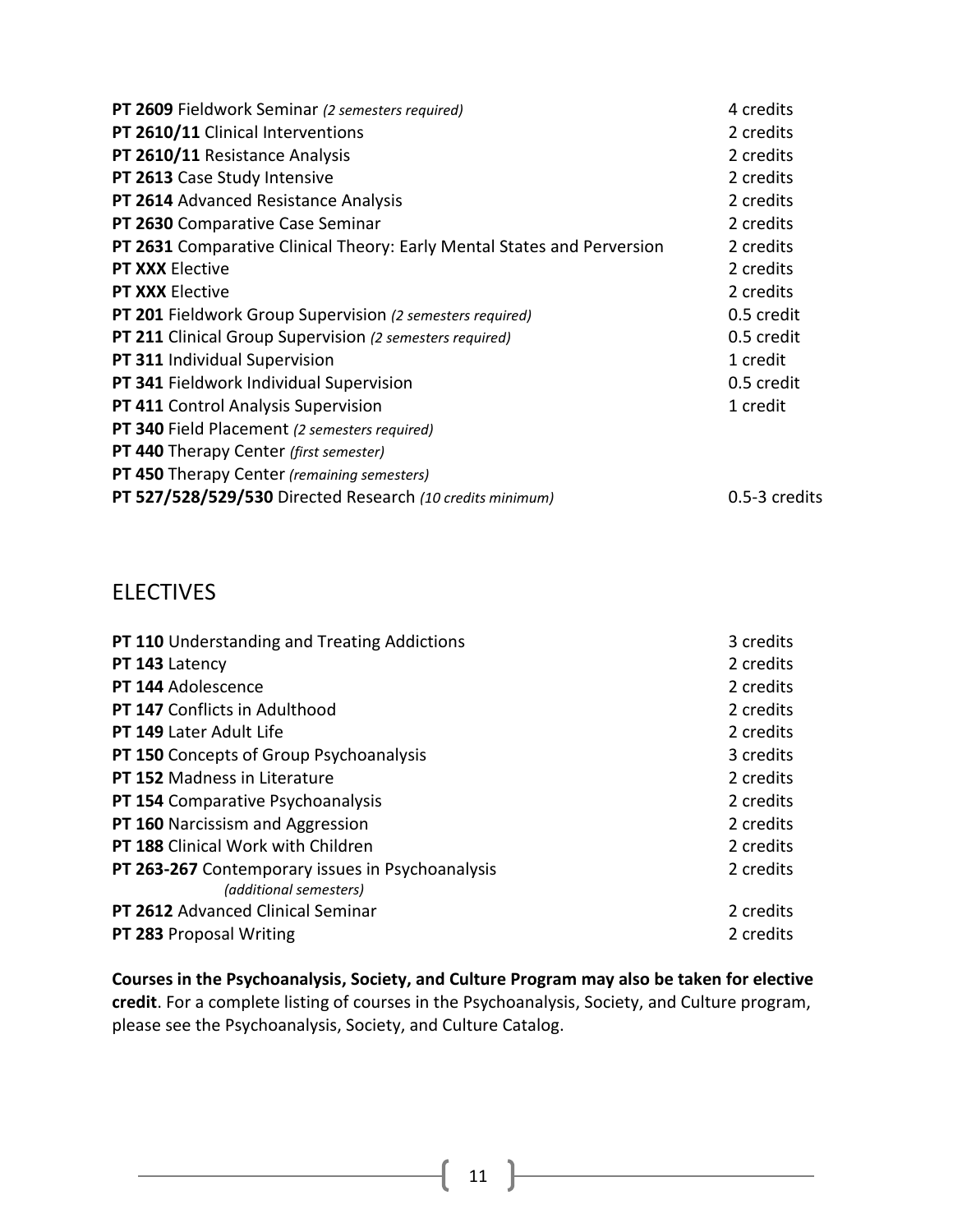# <span id="page-11-2"></span>ADDITIONAL REQUIRED COURSES

Candidates whose previous graduate work does not include coursework in somatic factors, socio-cultural influences and diversity, research methods in human sciences, and psychopathology may be required to complete courses in these areas. Candidates whose previous graduate work does not include any clinical study are required to take the following in addition to the above required courses:

| PT 151F Psychoanalytic Theory I: Basic Concepts                   | 3 credits  |
|-------------------------------------------------------------------|------------|
| PT 181 Biology of Mind and Behavior                               | 3 credits  |
| PT 185a Fieldwork Seminar: Clinical Techniques                    | 3 credits  |
| PT 191 Psychopathology                                            | 3 credits  |
| PT 330 Field Placement Practicum                                  | 2 credits  |
| PT 111 Field Placement Group Supervision                          | 0.5 credit |
| CP 104 Cultural Issues in Counseling                              | 3 credits  |
| PT 170 Introduction to Research Methods in Human Sciences         | 3 credits  |
| (Students who enroll in both PT 184 and PT 186 may waive PT 191.) |            |

# <span id="page-11-0"></span>CERTIFICATE IN PSYCHOANALYSIS

The Certificate program is designed for the student who is interested in full clinical training as a psychoanalyst, who does not want to pursue the Doctorate. Training at the Certificate level is very similar to the Doctoral program, with extensive clinical and research studies, but all Certificate students complete the single case study final project in lieu of a dissertation. Students follow a similar path through coursework, fieldwork, Therapy Center, and training analysis, as outlined in the information about the Doctor of Psychoanalysis program. Please refer to the Psya.D. program for required courses, clinical studies, final case presentation, time to graduation, and other information.

Certificate students are expected to achieve the same learning outcomes as doctoral students, with the exception of the dissertation. Certificate students are expected to demonstrate the ability to integrate theory, empirical research, and clinical observation in executing and presenting a satisfactory single case study research project.

# <span id="page-11-1"></span>SINGLE CASE STUDY RESEARCH PROJECT

After completion of a minimum of 25 hours of control analysis, required coursework, and a successful Qualifying Review, students begin the single case study for the final project. Students submit a brief description of their case and research interest to the Research Committee. The Research Committee gives feedback on the proposed study and helps students find a reader who serves as chair of their research committee. The chair helps the student develop a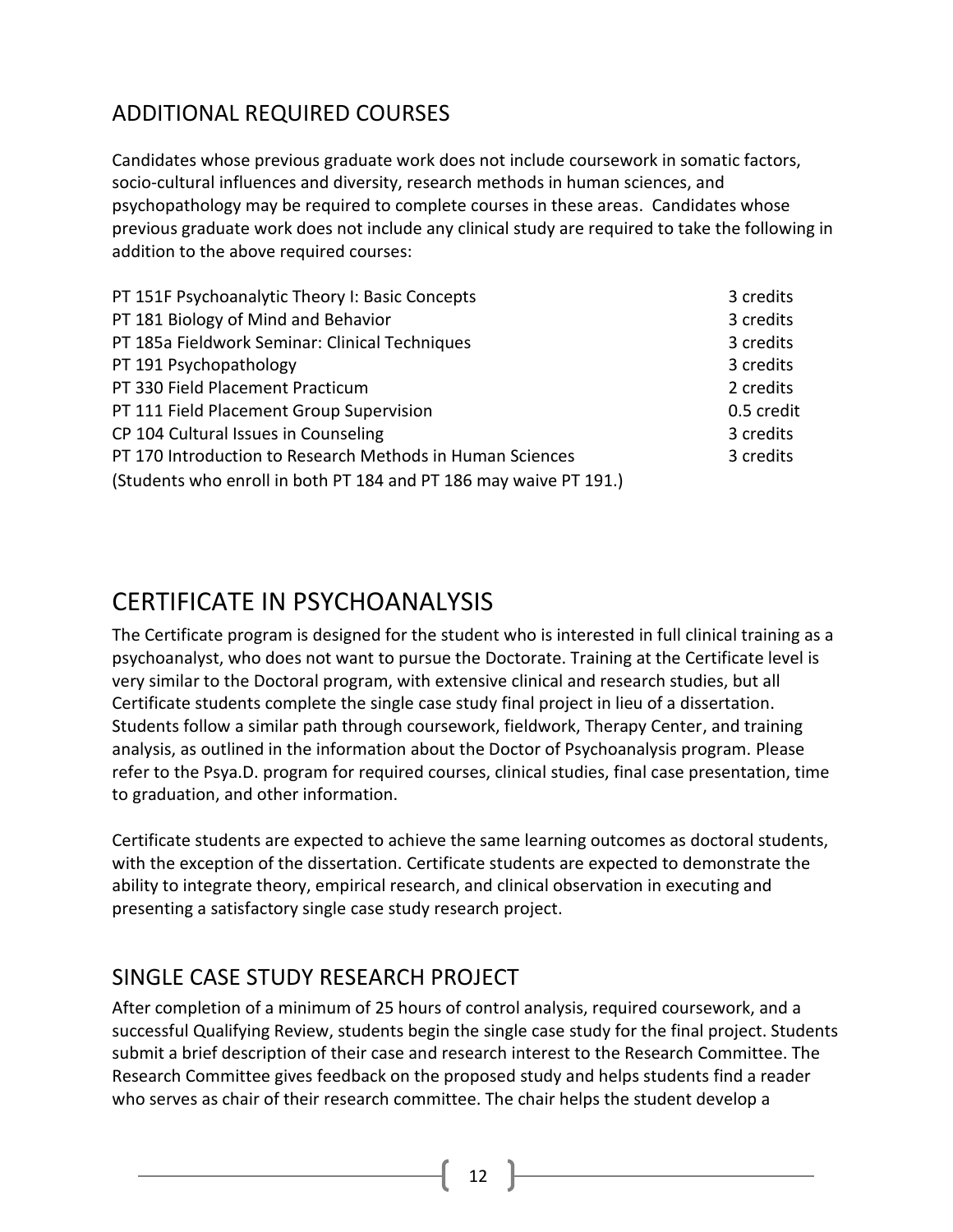narrative of the case to be studied, identify a research question, complete a literature review and develop a methodology for the research project, as well as select two additional readers to advise on and approve the project. The three person committee approves these first three chapters, which constitute the proposal for the single case study, before the student proceeds to in depth data analysis and articulation of findings, including inferences made regarding unconscious dynamics and fantasies, backed up with evidence from the clinical process.

When the project is complete, candidates orally present the final project to the readers, the Research Committee, and the Certificate program faculty and students. All Certificate program faculty members are given the opportunity to read the final project prior to the presentation and vote on whether the project meets clinical and research standards for the Certificate in Psychoanalysis.

The single case study is an opportunity for students to learn a great deal about the dynamics of one case, the inner workings of an individual, and their own resistances as psychoanalysts in training. Historically, students report that researching the single case study, along with their training analysis, has been both the most challenging and the most rewarding educational experience in their journey to become psychoanalysts.

# <span id="page-12-0"></span>SAMPLE FULL-TIME PROGRAM OF STUDY

BGSP offers courses in such a sequence that students entering in the Fall semester may complete the following full-time course of study. Not all students are advised to take a full-time course load, and additional time is often required for the Therapy Center or dissertation. The layout presented below can help students identify their required courses and plan when their required courses will be offered next.

# **FALL, FIRST YEAR**

| PT 141 Maturation I: Early Development                        | 3 credits |
|---------------------------------------------------------------|-----------|
| PT 151F Psychoanalytic Theory I: Basic Concepts               | 3 credits |
| PT 191 Psychoanalytic Psychopathology and Early Mental States | 3 credits |
| PT 2609 Fieldwork Seminar                                     | 4 credits |
| PT 190a Orientation Group                                     |           |
| PT 201 Fieldwork Group Supervision                            |           |
| PT 340 Field Placement                                        |           |

# **SPRING, FIRST YEAR**

PT 142 Oedipal Development(or other maturation course, if not taken at pre-candidacy level) 2 credits PT 162 Later Freud and Contemporary Freudians 2 credits 2 credits PT 2609 Fieldwork Seminar 1 and 2008 and 2009 Fieldwork Seminar 1 and 2009 and 2009 and 2009 and 2009 and 2009 PT 190b Orientation Group PT 201 Fieldwork Group Supervision

 **10 credits**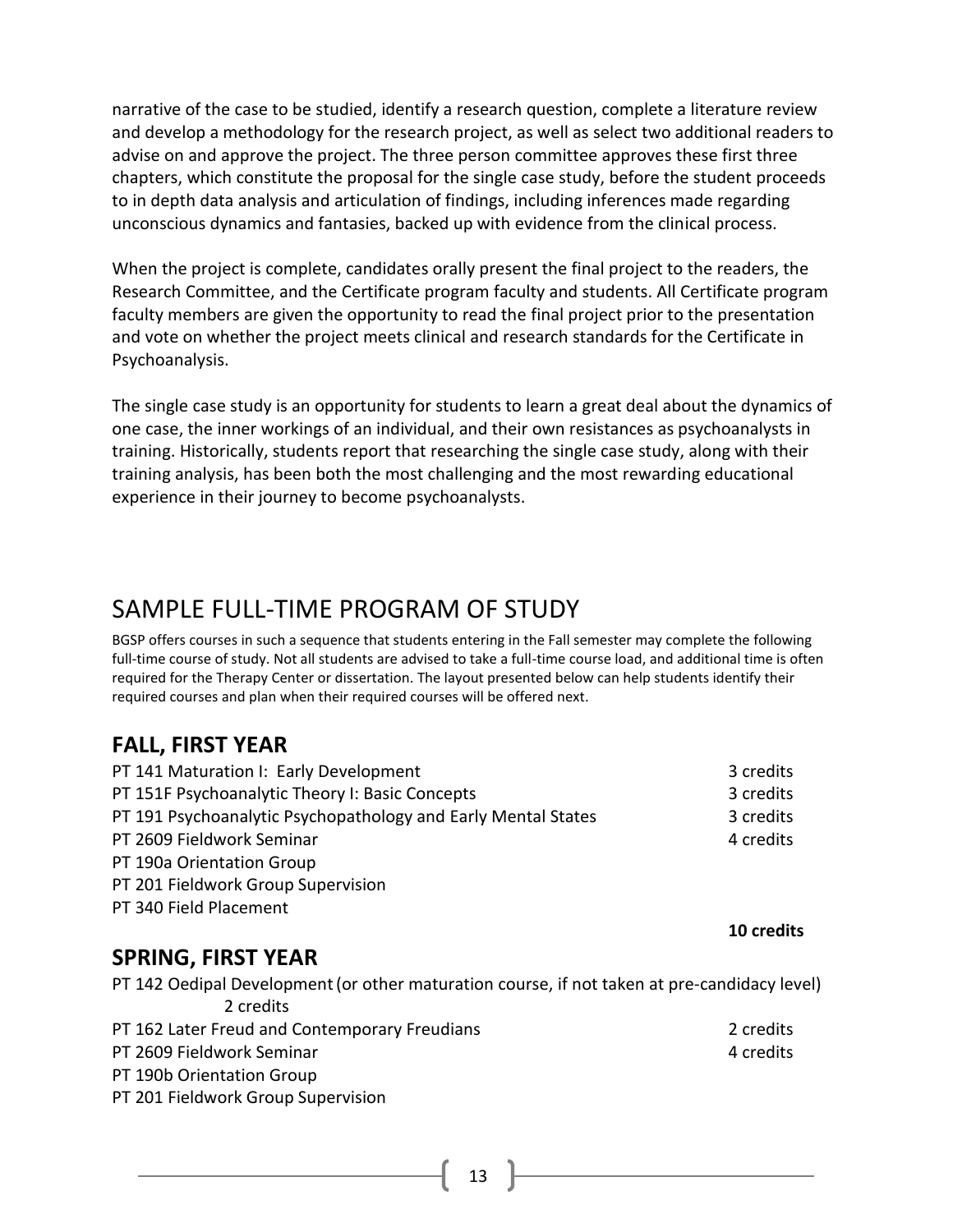| PT 341 Fieldwork Individual Supervision                                  |                        |
|--------------------------------------------------------------------------|------------------------|
| PT 340 Field Placement                                                   |                        |
|                                                                          | 8 credits              |
| <b>SUMMER, FIRST YEAR</b>                                                |                        |
| PT 201 Fieldwork Group Supervision and Field Placement (remaining hours) |                        |
| <b>FALL, SECOND YEAR</b>                                                 |                        |
| PT 155 Dreams, Fantasy, and Symbolic Communication                       | 2 credits              |
| PT 151b Advanced Drive Theory                                            | 2 credits              |
| PT 2610 Clinical Interventions                                           | 2 credits              |
| PT 211 Clinical Group Supervision                                        |                        |
| PT 440 Therapy Center (first semester)                                   |                        |
|                                                                          | 6 credits              |
| <b>SPRING, SECOND YEAR</b>                                               |                        |
| PT 156 Modern Psychoanalytic Theory of Technique                         | 2 credits              |
| PT 172 Psychoanalytic Research                                           | 3 credits              |
| PT 2610 Clinical Interventions                                           | 2 credits              |
| PT 211 Clinical Group Supervision                                        |                        |
| PT 311 Individual Supervision (minimum every other week)                 |                        |
| PT 450 Therapy Center (second semester and beyond)                       |                        |
|                                                                          | 7 credits              |
|                                                                          |                        |
| <b>FALL, THIRD YEAR</b>                                                  |                        |
| PT 157 Transference and Countertransference                              | 2 credits              |
| PT 159 Unconscious Fantasy and Delusion                                  | 2 credits              |
| PT 2611 Resistance Analysis                                              | 2 credits              |
| PT 311 Individual Supervision<br>PT 411 Control Analysis Supervision     |                        |
| PT 450 Therapy Center                                                    |                        |
|                                                                          | 6 credits              |
|                                                                          |                        |
| <b>SPRING, THIRD YEAR</b>                                                |                        |
| PT 187 Psychoanalytic Ethics                                             | 2 credits<br>2 credits |
| PT 2630 Comparative Case Seminar<br>PT 2611 Resistance Analysis          | 2 credits              |
| PT 311 Individual Supervision                                            |                        |
| PT 411 Control Analysis Supervision                                      |                        |
| PT 450 Therapy Center                                                    |                        |
|                                                                          | 6 credits              |
|                                                                          |                        |
| <b>FALL, FOURTH YEAR</b>                                                 |                        |
| PT 263-267 Contemporary Issues in Psychoanalysis                         | 2 credits<br>2 credits |
| PT 2613 Case Study Intensive<br>PT 2631 Comparative Clinical Theory      | 2 credits              |
|                                                                          |                        |

 $\left(14\right)$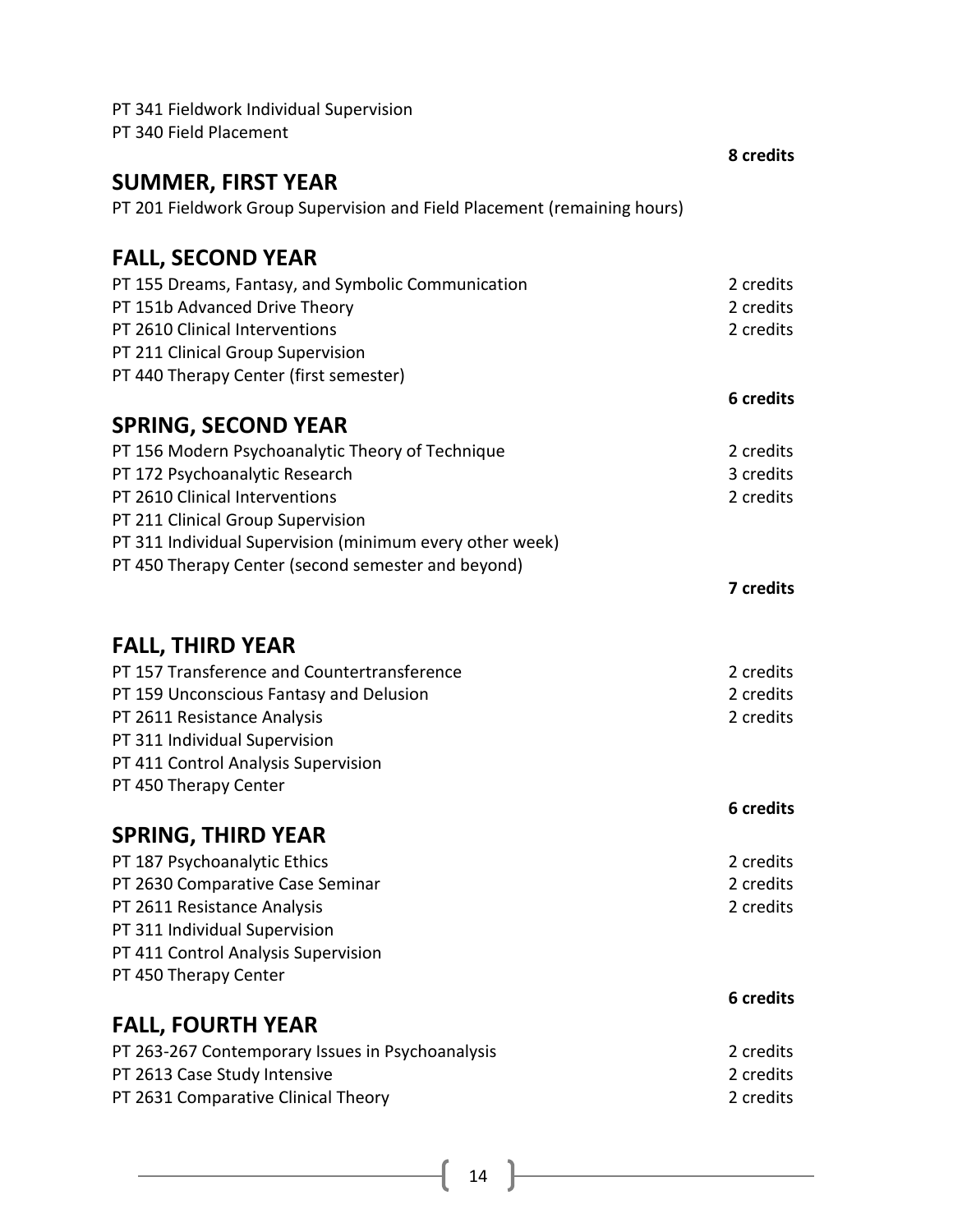PT 311 Individual Supervision PT 411 Control Analysis Supervision PT 450 Therapy Center

|                                                                        | 6 credits  |
|------------------------------------------------------------------------|------------|
| <b>SPRING, FOURTH YEAR</b>                                             |            |
| PT 285 Inference Making                                                | 2 credits  |
| PT 2614 Advanced Resistance Analysis                                   | 2 credits  |
| PT XXX Elective                                                        | 2 credits  |
| PT 311 Individual Supervision                                          |            |
| PT 411 Control Analysis Supervision)                                   |            |
| PT 450 Therapy Center                                                  |            |
|                                                                        | 6 credits  |
| <b>YEAR FIVE AND BEYOND (until graduation)</b>                         |            |
| PT 26XX Clinical Seminars (required until graduation)                  | 2 credits  |
| PT XXX Elective                                                        | 2 credits  |
| PT 286 Ongoing Research Practicum                                      | 2 credits  |
| PT 311 Individual Supervision                                          |            |
| PT 411 Control Analysis Supervision                                    |            |
| PT 450 Therapy Center                                                  |            |
|                                                                        | 6 credits  |
| PT 527/528/529/530 Directed Research (minimum 10 credits)              | 10 credits |
| Total academic coursework: 69 credits + Therapy Center and Supervision |            |

# COURSE DESCRIPTIONS

# <span id="page-14-1"></span><span id="page-14-0"></span>**ORIENTATION**

# **PT 190a/b Orientation Group for First Year Students (0.5 credit)**

All first year clinical students participate in a process orientation group providing a forum for discussion of the first year experience and introduction to modern psychoanalysis.

# <span id="page-14-2"></span>MATURATION

Maturation courses investigate normal and pathological development, as well as theories of regression and fixation. Students examine specific emotional conflicts as they arise in stages of development as well as in transference regressions.

# **PT 141 Maturation I: Early Development (3 credits)**

This course begins by examining the earliest phases of the development of the mind. Students explore the transformation of drives through Freud's psychosexual stages (the oral, anal, urethral, phallic and oedipal stages). The class studies how these stages influence the development of character and early communication patterns, reflected by early socialization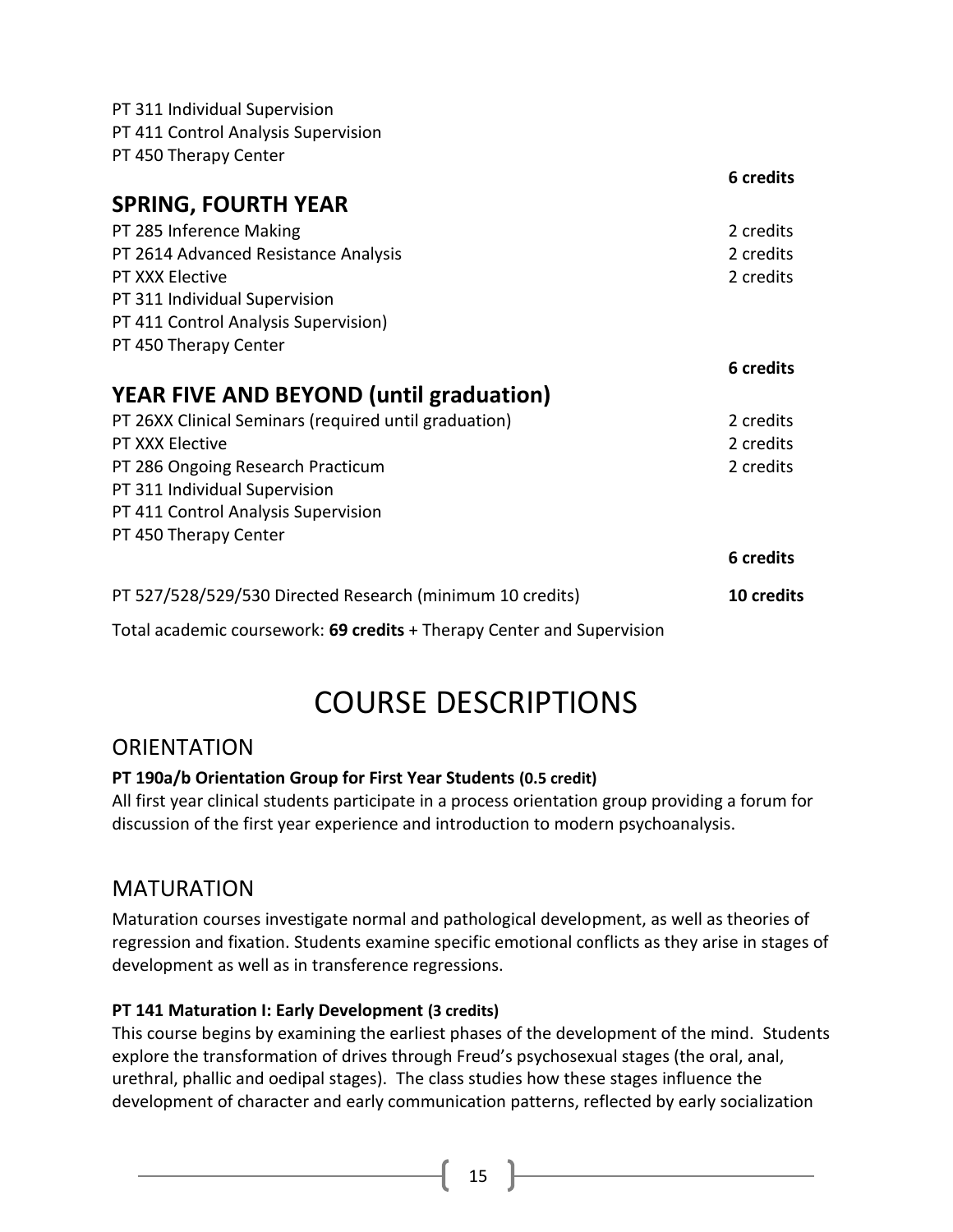struggles and interactive processes. Students use concepts such as the role of sexual and aggressive drives and their fusion, the capacity to distinguish self from other as well as separate objects, the importance of the family, and the role of fantasy and language to understand maturation. Students explore the relationship of psychoanalytic concepts of development to ethological, cognitive, and psychosocial developmental theories and to clinical work.

### **PT 142 Oedipal Development (2 credits)**

#### *(Required if not taken at pre-candidacy)*

The course continues the focus on human development, further studying the psychosexual stages, development and resolution of the Oedipal stage, developing separation and individuation within the family and cultural context, moving into the latency stage. Concepts of drive arousal, drive fusion, object relations, screen memories, character development and the role of fantasy in mental development will be addressed.

#### **PT 143 Latency (2 credits)**

This course focuses on the operation of the drives during latency. This includes normal and abnormal patterns, resolution of the Oedipal phase, consolidation of character traits, and use of regression. The course continues the study of the maturational process as it unfolds in the development during the grade school years and considers case material from work with school aged children.

#### **PT 144 Adolescence (2 credits)**

In adolescence, the struggle toward maturation causes psychic turmoil. The goal is to study maturation as it unfolds in the development of an individual's body and mind; to explore adolescent drive issues, conflicts and resolution; to understand the second reworking of early issues within the framework of greater biological maturity. As unresolved early childhood conflicts reemerge, resistances to adulthood can lead to various social and psychological problems. This course explores adolescent conflicts, difficulties with object relations and possible solutions.

# **PT 147 Conflicts in Adulthood (2 credits)**

This course identifies the central developmental tasks and inherent conflicts typical of the young adult. Young adults struggle with both pregenital and genital aims, including the repetition of incestuous longings and the fear of intimacy. This course addresses love, guilt, and shame as they relate to conflicts around intimacy and aggression and the efforts individuals engage in to make successful relationships, attain individual identities, and seek satisfying work.

# **PT 149 Later Adult Life (2 credits)**

This course explores issues and conflicts appearing during middle and later adulthood. The class addresses midlife conflicts, potential for "crises," physical and emotional changes over the later years, and relationships among multiple generations.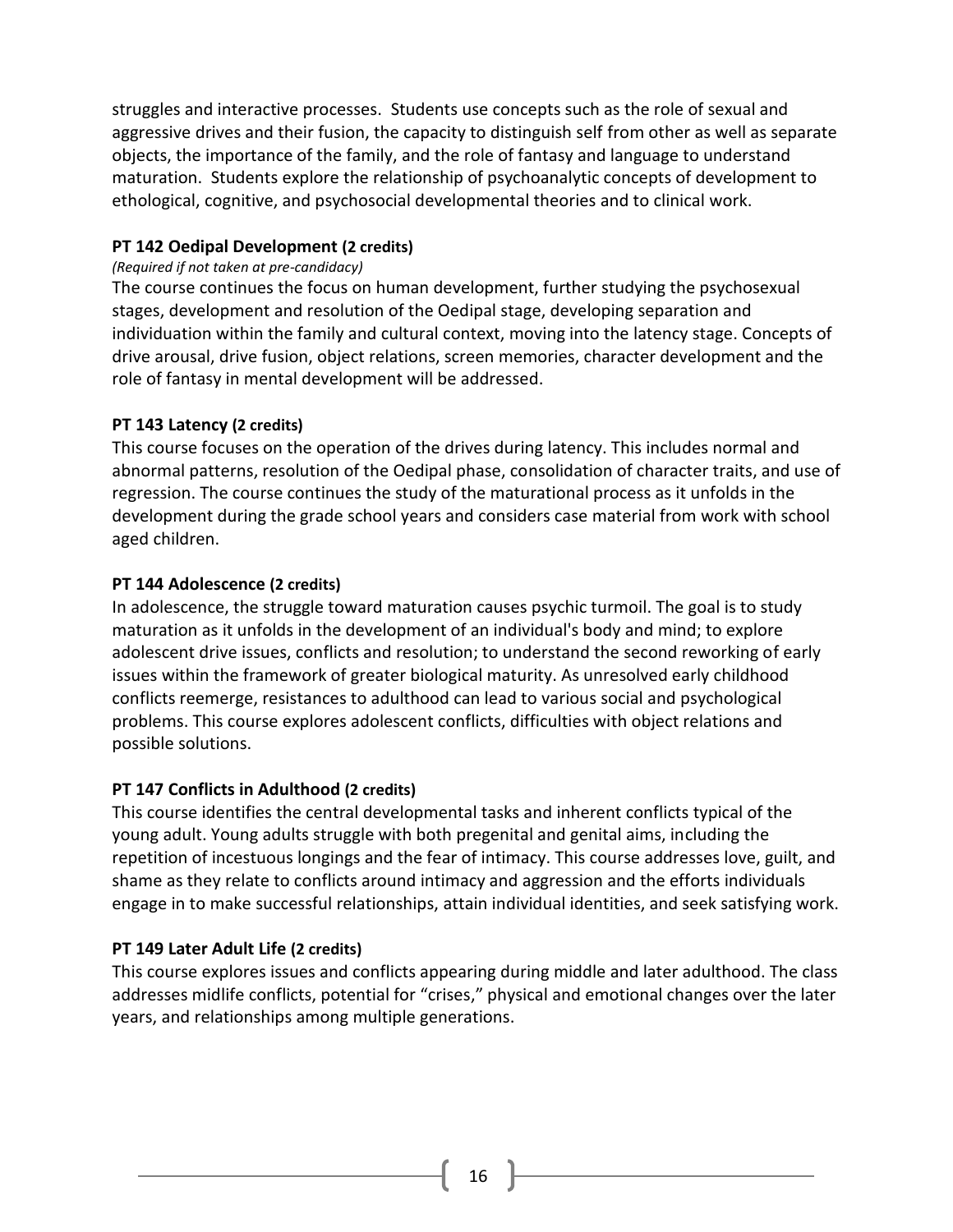# <span id="page-16-0"></span>PSYCHOANALYTIC THEORY

This area of study gives students a broad foundation in classical and contemporary theories of psychoanalytic motivation.

# **PT 150 Concepts of Group Psychoanalysis (3 credits)**

A study of the modern psychoanalytic treatment of groups, families, and couples. This course considers the phenomenology of the setting, the handling of resistances, and the role of management of impulses in group interactions, Modern analytic techniques for work with groups are emphasized through demonstration and course curriculum.

# **PT 151a Psychoanalytic Theory I: Basic Concepts (2 credits)**

This course provides an introduction to basic concepts in psychoanalysis. Students explore concepts of unconscious motivation, dual drives and their expression, anxiety, defenses, repetition compulsion, resistance, transference, and countertransference, as conceptualized by Freud and his contemporaries and modified by more recent authors.

# **PT 151b Advanced Drive Theory (2 credits)**

This course examines fundamental concepts in psychoanalysis applied to clinical work, including unconscious motivation, drive theory as manifested in characterological dynamics, object relations, conflict and defense, transference and countertransference and the repetition compulsion. These concepts are explored as discussed by Freud and modified by more recent theorists.

# **PT/CP 151F Psychoanalytic Theory I (Basic Concepts)** *(3 credits)*

This course provides an introduction to basic concepts in psychoanalysis. Students explore concepts of unconscious motivation, dual drives and their expression, anxiety, defenses, repetition compulsion, resistance, transference, and countertransference, as conceptualized by Freud and his contemporaries and modified by more recent authors.

# **PT 152 Madness in Literature (2 credits)**

Psychoanalytic understanding of severe pathologies and character disorders will be illustrated using characters from novels and short stories. Students examine character patterns, normal and pathological, developed to deal with instinctual life as a background to deeper understanding of pathological phenomenon such as breaks with reality, delusional states, compulsive patterns, intense anxieties, mania and depression, and mixed symptoms pictures.

# **PT 154 Comparative Psychoanalysis (2 credits)**

This course acquaints students with the different schools of thought in psychoanalysis and studies how their underlying premises affect their theoretical and clinical thinking, including their view of concepts such as transference, countertransference and resistance. Students will learn the contributions of classical Freudians, Kleinians, Jungians, ego psychologists, object relations theorists, self psychologists, modern psychoanalysts, Lacanians, and interpersonal and intersubjective psychoanalysts. The course explores how concepts of drive, object, and self combine to form a current motivational theory and affect how analysts from different schools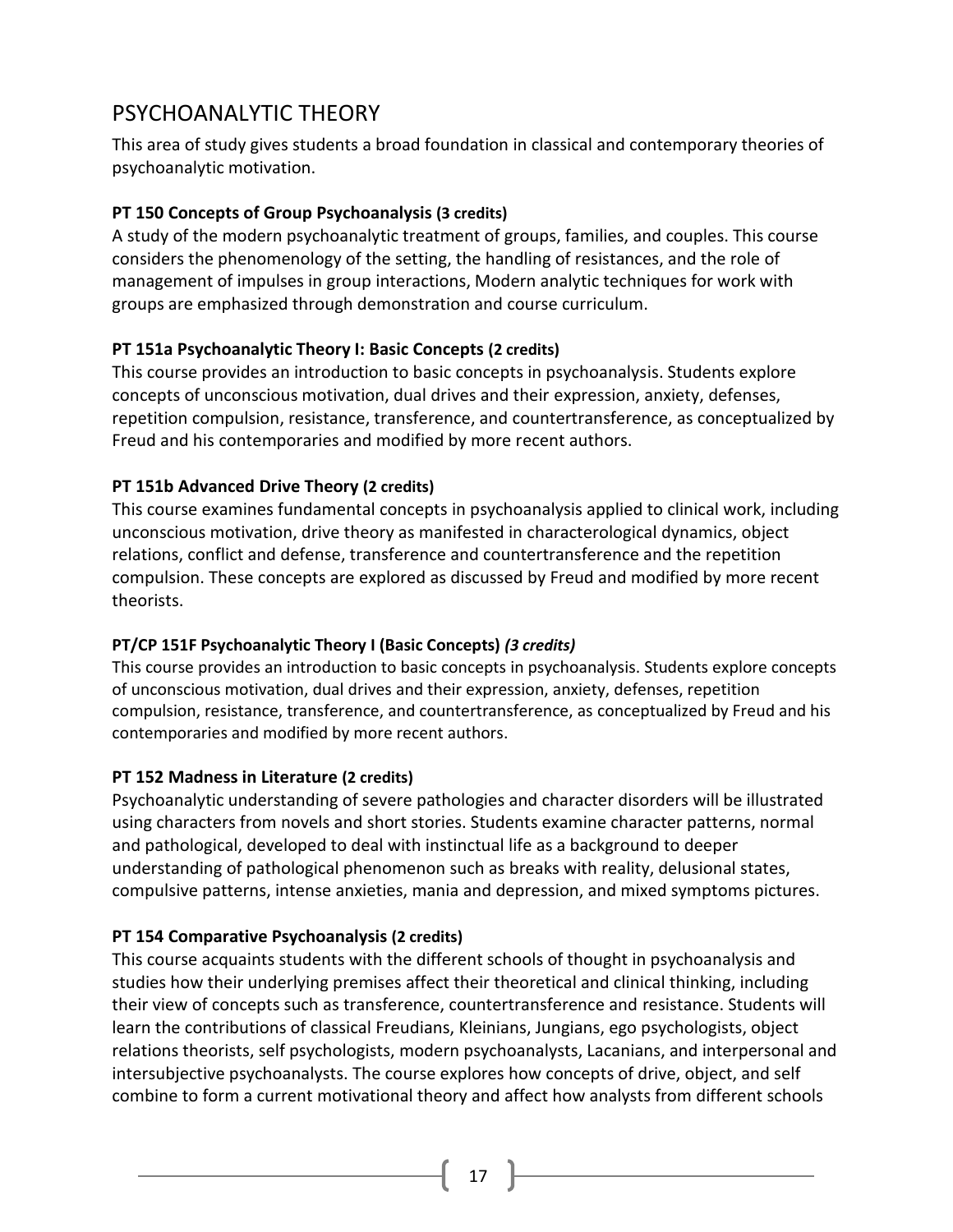listen to and intervene with their analysands.

# **PT 155 Dreams, Fantasy, and Symbolic Communication (2 credits)**

This course acquaints students with the language of the unconscious and primary process as it appears in dreams, fantasy, delusions, myth, symptoms, and creative works. The course examines the basic mechanisms of dream formation (e.g., condensation, reversal, displacement, symbolization, secondary revision), beginning with the study of Freud's work on dream interpretation. The course then explores more recent research on sleep and the nature and functions of dreams. Students develop skill in recognizing and understanding unconscious communication and motivation.

# **PT 156 Modern Psychoanalytic Theory of Technique (2 credits)**

Students examine the evolution and current status of modern analytic approaches to treatment. Particular attention is given to verbal and nonverbal interactions related to induction and methods for facilitating and working through narcissistic and object transferences.

# **PT 157 Transference and Countertransference (2 credits)**

This course encompasses an in depth study of the concept of transference and countertransference resistances with readings from the current and historical literature. Patient material and class process will be used to illustrate concepts of transference and countertransference resistances. This class covers how the narcissistic transference and induced feelings may further or interfere with the patient and analyst having all possible feelings as well as progression to object transferences.

# **PT 159 Unconscious Fantasy and Delusion (2 credits)**

This course studies the nature of unconscious fantasy and how it manifests in behavior and in clinical work as well as dreams, art, science, myth, and cultural phenomena. Students will examine the relationship between the enactment of unconscious fantasy and delusion and discuss implications for research.

# **PT 160 Narcissism and Aggression (2 credits)**

This course provides an in depth study of the relationship between narcissism and aggression, with particular attention to those disorders in which self-hate predominates over self-love. The meaning of the narcissistic defense is clarified, and the treatment techniques that have been devised to work with narcissistic disorders are discussed with reference to clinical material. Class process is used to illustrate concepts.

# **PT 162 Later Freud and Contemporary Freudians (2 credits)**

This course traces the development of Freud's dual drive theory, focusing on his later formulations, and compares these conceptualizations with those of contemporary theorist operating within a Freudian framework.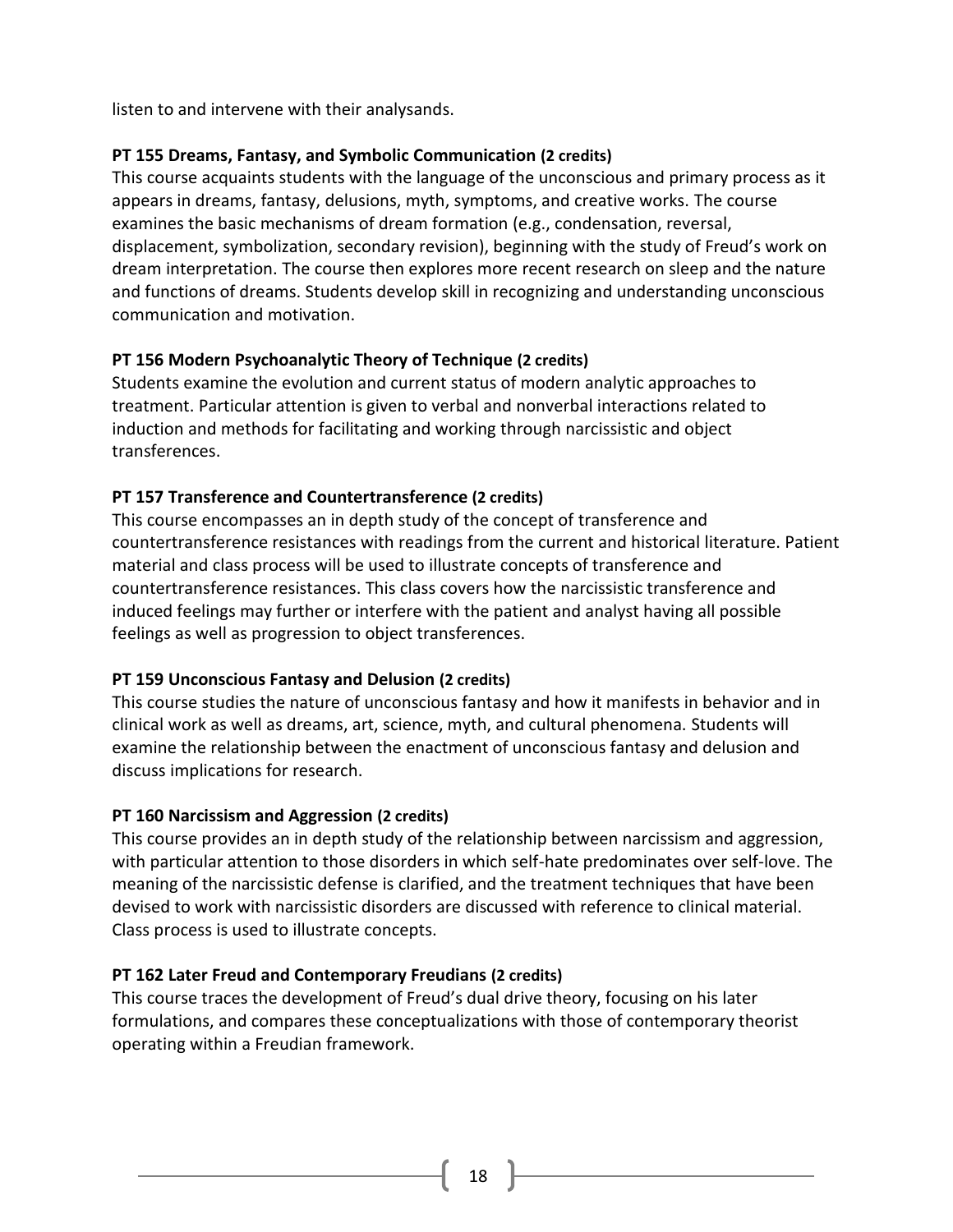## **PT 263-267 Contemporary Issues in Psychoanalysis (2 credits)**

In this course, a topic of contemporary interest is chosen as the focus of, e.g., the nature of therapeutic action, gender and psychoanalysis, advanced comparative theory, particular treatment issues. A different topic may be the focus each time the course is offered.

# <span id="page-18-0"></span>RESEARCH

The Research curriculum presents basic research design and specific methodological issues for psychoanalytic research. It guides the formulation of questions for study, from the Master of Arts level through the final project in the Certificate program and dissertation in the Psya.D. program.

# **PT 170 Introduction to Research Methods in Human Sciences (3 credits)**

This course begins with an examination of the bases of scientific inquiry. It provides a theoretical and practical knowledge of research and methodology, including principles of concept formation and research design. Students review the important tools, methods and techniques for sound and ethical research, including the tools and data of outcome research, and learn to critically evaluate research literature. The course then introduces qualitative research methods and reviews characteristics of qualitative versus quantitative methods. Written assignments for this class require students to formulate a question, write a critical literature review, formulate a methodology, and begin to implement a qualitative study of a single case. Students learn to use content and narrative analysis to analyze clinical process data and make inferences from symbolic communications, transference communications, emotional induction, and other sources of data. This course is designed to meet the licensing board's requirement for a course on Research and Evaluation.

# **PT 172 Psychoanalytic Research (3 credits)**

This course introduces students to selected psychoanalytic research methods that have gained general acceptance in the field. It explores advantages, disadvantages, limitations, sources of error, and bias associated with various research methods. The course examines what is basic to psychoanalytic inquiry in the areas of study design, data collection and processing, distinguishing among inferences, assumptions, and observed events. Students become familiar with designing methodology for the single case study and problems collecting and processing psychoanalytic data.

# **PT 283 Proposal Writing (2 credits)**

#### *Prerequisite: At least one year of Candidacy Level studies*

This project-focused course is designed to cover the elements of the proposal and relevant readings on methodology, as well as sample projects. Students develop research questions relevant to their area of interest, pursue their review of the literature, and develop a methodology.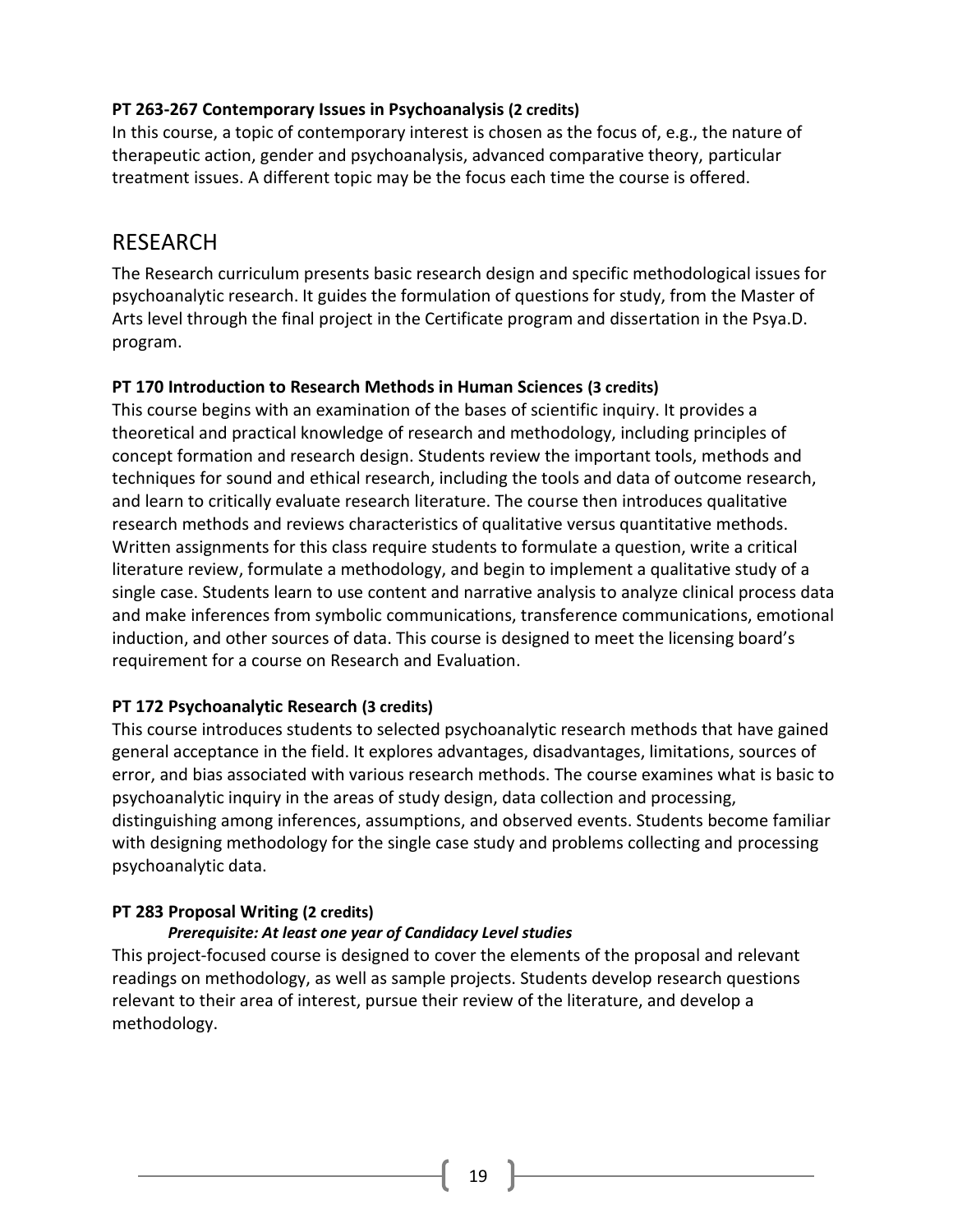#### **PT 285 Inference Making (2 credits)**

# *Prerequisite: By Recommendation after Qualifying Exam*

One of the biggest challenges in psychoanalytic research is the process of making valid inferences from data and observations collected during psychoanalytic work and interviews. Students consider how to articulate assumptions about the unconscious, back up inferences with data, and draw valid conclusions. The class discusses sample and ongoing projects.

# **PT 286 Ongoing Research Practicum (2 credits)**

### *Prerequisite: By Recommendation after Qualifying Exam*

This ongoing course provides students a forum to discuss methodology, use of the literature, questions for research, and using data to make inferences while focusing on their developing research projects. Students may elect to register for PT 285, Inference Making, when ready to organize and present findings.

# **PT 527/528/529/530 Directed Research (0.5-3 credits)** *Minimum of 10 credits required*

Candidates work individually with a research supervisor who assists them in developing and completing a research proposal, developing methodology, and collecting and interpreting data. During the course of the single case study or dissertation research, the student signs up for directed research with two additional readers approved by the research committee.

# <span id="page-19-0"></span>CLINICAL STUDIES

# **CP 104 Cultural Issues in Counseling (3 credits)**

This course emphasizes understanding and respect for the diversity of patients involved in mental health counseling. It explores the definitions of culture in the context of mental health counseling from a multicultural perspective, with regard to ethnicity, race, gender, disability, and sexual orientation. The class further studies culture-specific groups and the impact of racism, sexism, ethnocentrism, and other forms of discrimination. Students also examine the implications of conducting counseling in the counselor's or the patient's second language.

# **PT 110 Understanding and Treating Addictions** *(3 credits)*

Students study the phenomenology in both descriptive (e.g. DSM) and psychodynamic terms of the various types of substance abuse and addiction, with attention also to behavioral addictions. Students examine different theories regarding the causes of addictions, including biological, psychological, cultural, and historical perspectives. The course explores different ideas about treatment goals and treatment modalities including self-help groups, individual therapy, "harm reduction", and medical management. Clinical issues involved in working psychotherapeutically and psychoanalytically with addicted patients will be discussed, including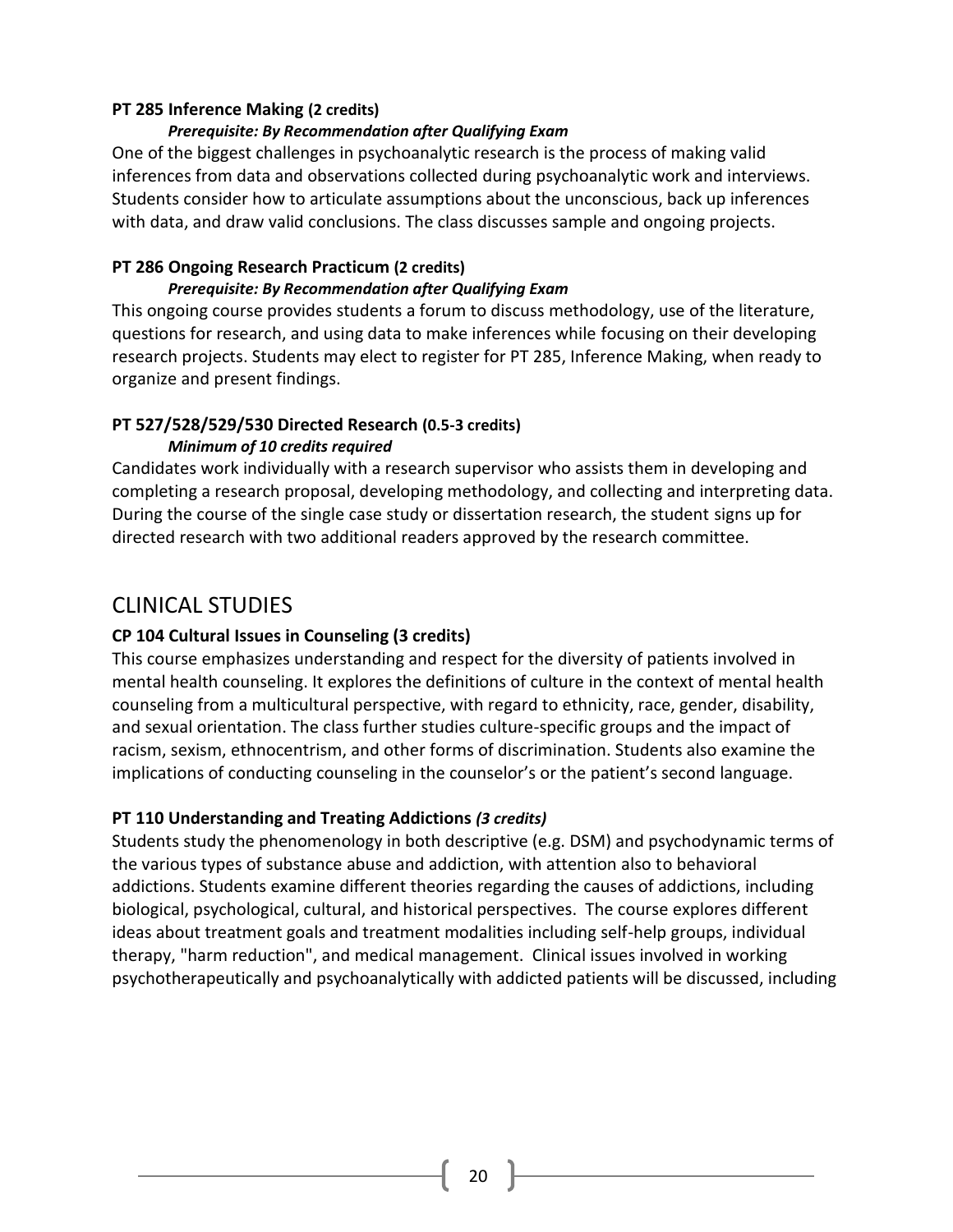transference and countertransference, emotional induction, and treatment-destructive repetitions and resistances.

# **PT 181 Biology of Mind and Behavior (3 credits)**

Students learn the significance of chemical, organic, and physiological factors and their interaction in psychic functioning. The course reviews brain anatomy and development, genetics and evolution of behavior, developments in neuroscience, the mind/body connection, and the effects of chemical intervention in various populations. Students also explore the implications of somatic factors for mental health and addiction.

# **PT 185a Fieldwork Seminar: Clinical Techniques (3 credits)**

This course uses an understanding of psychopathology to help the student develop skills for establishing clinical relationships with patients in the field placement. Students discuss their field placement, examining all aspects of institutional life, including the meaning of apparently irrational behavior. They relate their cases to material learned about conflicts and defenses and develop a working knowledge of contact functioning and their own emotional responses. Students develop a first-hand understanding of early resistances in treatment and learn how to form a beginning treatment relationship.

# **PT 187 Psychoanalytic Ethics (2 credits)** *Prerequisite: Minimum 1 year in the Therapy Center*

This course focuses on the clinical ethical issues that have arisen within psychoanalysis since its inception. Such issues as "wild" analysis, extra-analytic contact, neutrality, countertransference, the use of induced feelings, parameters, working with enactment, and third-party payment will be discussed in terms of case examples. The special circumstances that occur when analysts work in non-analytic settings will be considered from an ethical perspective. The course considers the goals of analysis and the best interest of the patient as guiding principles in studying ethics.

# **PT 188 Clinical Work with Children (2 credits)**

This course examines theory and technique in working with children in therapeutic settings, including child diagnosis, childhood psychopathology and therapeutic techniques. The class specifically explores the use of play and talking therapy techniques, working with children individually and in groups.

# **PT 191 Psychopathology** *(3 credits)*

This course examines psychopathology of severely regressed states from the perspective of both the DSM-V and psychoanalytic theory and case study. This comparative approach to diagnosis includes a consideration of symptoms and behaviors listed in the DSM-V with psychiatric understanding of etiology and function contrasted with and augmented by the psychodynamic understanding of symptoms, core conflicts, and characteristic defenses in psychotic, affective, and somatic disorders as well as in neuroses. The two different approaches to the diagnostic process will be explored in the course, including the five axis diagnostic system (DSM), use of the mental status exam, use of clinical interviewing and induced countertransference feelings. The class also

21  $\|$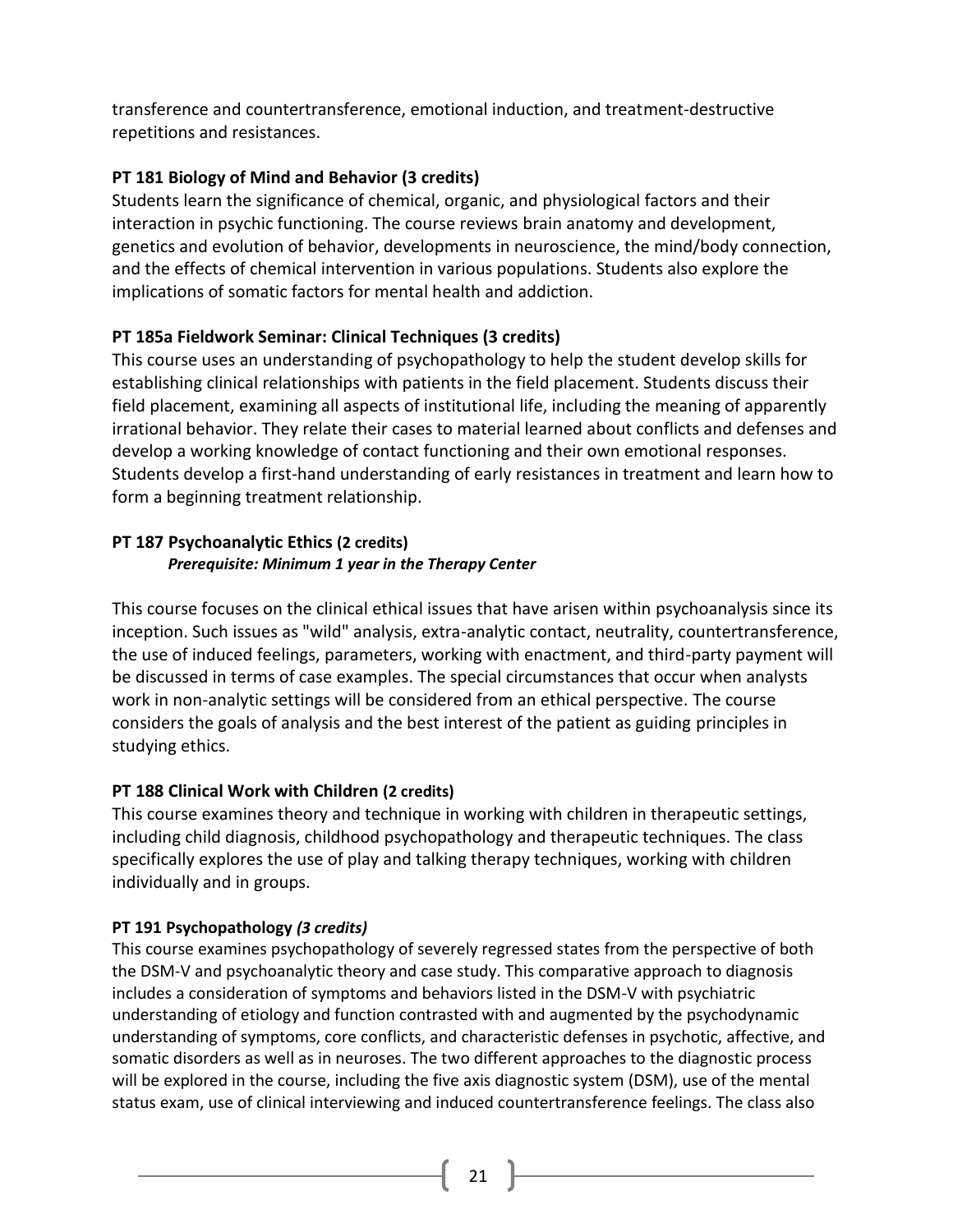discusses implications for treatment of clinical concepts like drives/urges, wishes, affects, defensive operation, and interpersonal style.

# **PT 111 Field Placement Group Supervision (0.5 credit)**

Students discuss cases from the field placement in groups of three. This course is designed to facilitate understanding through listening and identifying dynamics. Students submit case summary process reports of sessions.

# **PT 201 Fieldwork Group Supervision (0.5 credit)**

Students discuss cases from the field placement in groups of three. This course is designed to facilitate understanding through listening and identifying dynamics. Students submit case summary process reports of sessions. Required for duration of Field Placement.

# **PT 330/340 Field Placement**

In at least 600 hours of field placement activity, the student meets with at least four weekly patients, attends activities in the facility including administrative supervision, and conducts administrative work on cases, becoming familiar with individual and institutional character.

# **PT 341 Fieldwork Individual Supervision (0.5 credit)**

In the second semester of field placement, students are required to engage in an individual supervision on fieldwork cases in addition to the PT 111 or PT 201 group supervision, providing an opportunity to focus in depth on one or two cases.

# **PT 2609 Fieldwork Seminar (4 credits)**

# *Two semesters required*

This course uses an understanding of severely regressed levels of psychopathology (psychosis, borderline conditions, narcissistic disorders) as a basis for working in the fieldwork placement utilizing modern psychoanalytic technique. Emphasis is on establishing a narcissistic transference and managing tension states utilizing an understanding of contact function, and emotional and symbolic communication at this level of functioning.

# **PT 2610a Treatment Beginnings (2 credits)**

# **One semester required**

Students learn about starting psychoanalytic treatments with new patients. From conducting the intake session(s) through establishing a contract around frequency, time and payment, Candidates begin to observe early manifestations of transference, countertransference and resistances in the nascent case. The focus here is on identifying and intervening with treatment destructive resistance. Students work on becoming comfortable enough with patients to accomplish these tasks.

# **PT 2610b The Narcissistic Transference (2 credits)**

# **One semester required**

In this course, students present Therapy Center cases with particular attention to establishing and maintaining the narcissistic transference and distinguishing it from an object transference. Techniques for this stage of treatment, including working with resistance to transference, are

22  $\parallel$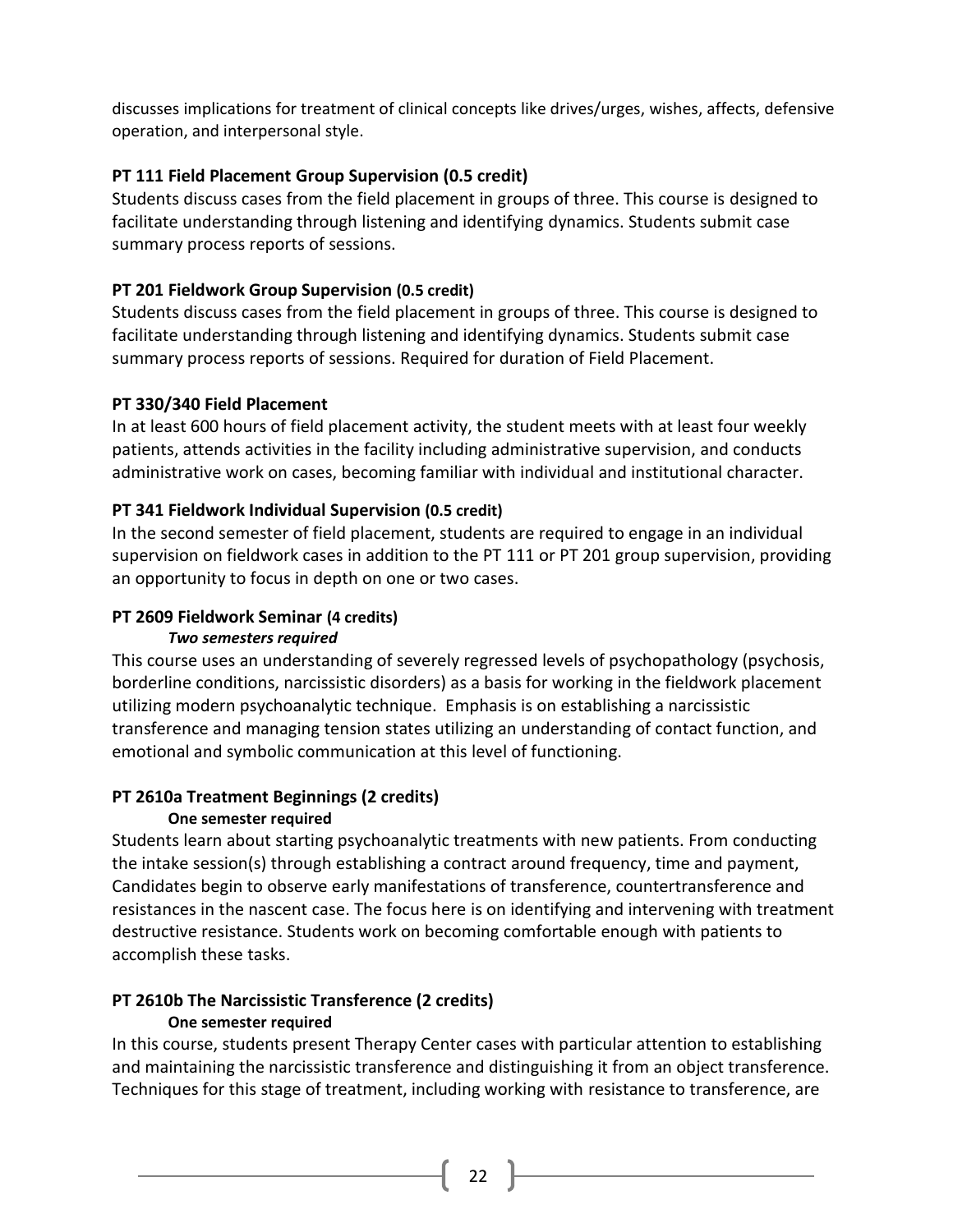practiced in the classroom. Candidates examine their own resistances to facilitating and working in the narcissistic transference.

#### **PT 2611a Conflict, Character and Repetition (2 credits) One semester required**

Recognizing unconscious motivations and their conflicts with each other and, often, with conscious motivations is at the heart of psychoanalytic understanding and selection of treatment methods. Using case material and discussion, the course examines the contributions of conflicts and compromise formations to symptoms, on the one hand, and to character, on the other. Repetitive patterns of thinking, feeling and behavior become apparent and manifest in the transference.

#### **PT 2611b Interventions (2 credits) One semester required**

Analytic Candidates spend much time and effort learning theory and technique to apply to their clinical work. By looking through the microscope of a single intervention and its results, the motives of both parties and the outcome become clear. This course focuses on types of interventions from both theoretical and practical perspectives. It provides in depth study of what happens in particular kinds of cases.

#### **Available Fall 2022: PT 2610/PT 2611**

The 2610/2611 clinical courses have been revised to focus on specific topics each semester. You can choose the section you wish according to your interest and focus at the moment. They are a set of topics, not necessarily a sequence.

# **PT 2610/11 Clinical Interventions (2 credits)**

Students present their experience with patients to learn about case management issues at different stages of treatment, including how to: establish a contract; promote understanding of the patient's unconscious dynamics as revealed through verbal and non-verbal communications; regulate the tension level in the session; study resistances (defenses) and their function in the patient's psychic economy; approach diagnosis; examine and identify transference and countertransference manifestations and learn how to deal with them; practice integrating theory and clinical material; develop interventions based on an understanding of the patient's dynamics and the therapist's feelings; and resonate with the patient.

# **PT 2610/11 Resistance Analysis (2 credits)**

This clinical seminar will concentrate on the theoretical and technical elements of resistance analysis in psychoanalysis. Using case material from class members, the workshop format will help students develop an in depth understanding of how this concept guides our clinical work. Contrasting techniques from other schools of thought will help highlight this fundamental approach.

**PT 2613 Single Case Seminar (2 credits)** *Prerequisites: Completion of 2610s and 2611s and*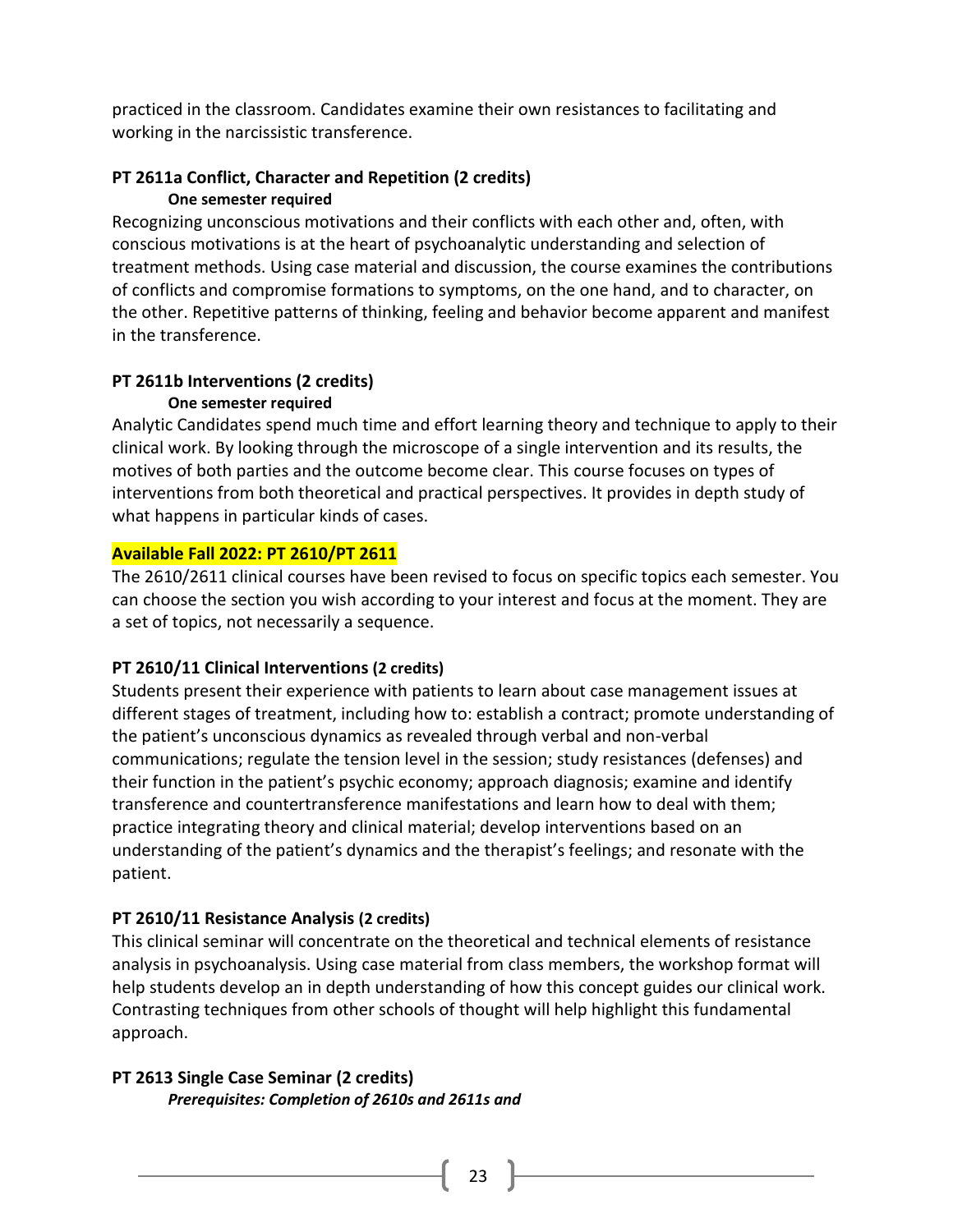#### *Registration in PT 411 Control Analysis*

Candidates study one case during the semester, with attention to case formulation, transference, countertransference and induction, resistances, and technical considerations. Please come to the first class prepared to talk about one Therapy Center psychoanalytic case, to begin case selection and choices of supporting assignments.

# **PT 2614 Advanced Resistance Analysis (2 credits)**

#### *Prerequisites: Completion of PT 2610 and PT 2611*

In this advanced class, students will present and discuss cases of seemingly intransigent resistances and possible interventions. This clinical seminar will concentrate on the theoretical and technical elements of resistance analysis in psychoanalysis. Using case material from class members, the workshop format will help students develop an in depth understanding of how this concept guides our clinical work. Contrasting techniques from other schools of thought will help highlight this fundamental approach.

# **PT 2630 Comparative Case Seminar (2 credits)**

BGSP and guest faculty present different theoretical perspectives or "schools" of psychoanalysis applied to work with patients. Students follow a case of their own throughout the semester in light of theoretical perspectives covered in the course. Similarities and differences in theoretical perspectives are discussed and their implications for treatment and clinical research are considered.

# **PT 2631 Comparative Clinical Theory: Early Mental States and Perversion (2 credits)**

This course examines psychopathology of severely regressed states from the perspective of psychoanalytic theory and case study. Psychiatric understanding of etiology and function is contrasted with and augmented by the psychodynamic understanding of symptoms, core conflicts, and characteristic defenses in psychotic, affective, and somatic disorders. Implications for diagnosis and treatment are discussed.

#### **PT 211 Clinical Group Supervision (0.5 credit)** *Two semesters*

Candidates new to the Therapy Center present up to three cases to a supervisor. Emphasis is placed on early resistances in psychoanalytic treatment. Students submit monthly case process reports. Groups of three. Required for two semesters.

#### **PT 311 Individual Supervision of Psychoanalytic Cases (1 credit)** *Prerequisites: Completion of first year Therapy Center, two semesters of PT*

# *211, written approval of Fellow*

Students select an individual supervisor for the study of their Therapy Center cases. The course requires a summary of the supervisory process for each case covered at the end of the semester. Students meet with their supervisor on a once or twice a month basis, depending on the number of cases covered. Up to three cases may be presented, with a concentration on one case. Fifty hours with one supervisor required.

# **PT 411 Control Analysis Supervision (1 credit)**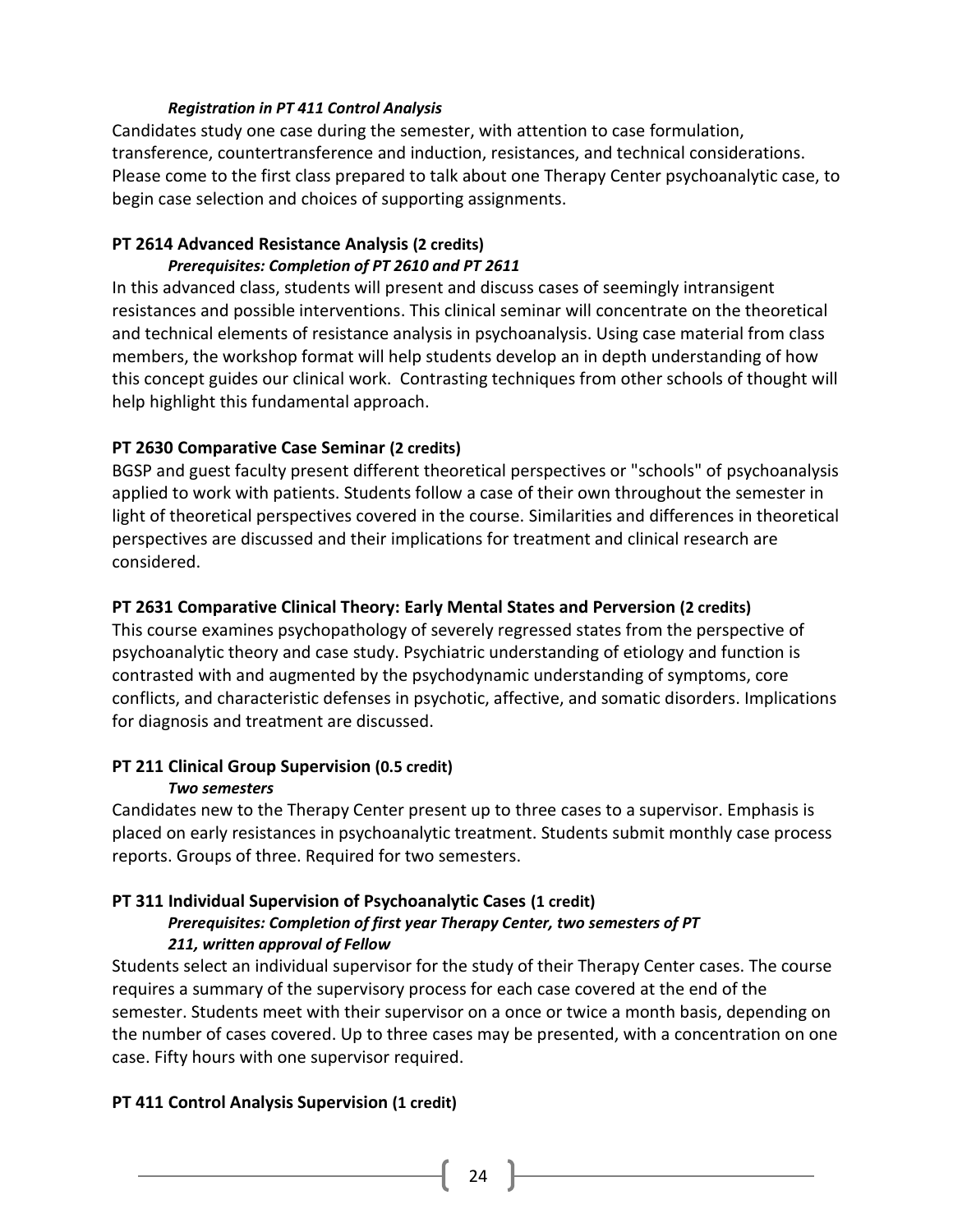#### *Prerequisites: Recommendation of the Fellow and written approval of the Dean*

Candidates present one case to an approved control analyst, a minimum of one hour of supervision for every four hours of patient contact. In-depth study of the single case focuses on resolution of resistances in the treatment and comprehensive understanding of the patient's dynamics. A minimum of fifty hours of PT 411 is taken with one analyst other than the PT 311 supervisor or the training analyst. At the end of each semester, the student submits a summary of the supervisory process.

# **PT 440/450 Therapy Center (2 credits)**

#### *Prerequisites: Written acceptance to the Therapy Center*

Interns meet weekly with their Therapy Center Fellows to discuss any issues relating to their academic program, as well as administrative issues relating to their clinical work. They also have the opportunity to practice presenting cases. Students are assigned a minimum of three cases and conduct intake interviews under the administrative supervision of their Fellows. Third-year interns may be invited to serve as mentors for newer interns.

#### <span id="page-24-0"></span>**The Boston Graduate School of Psychoanalysis may withdraw, add or modify courses as necessary.**

# ADMISSION

# **Criteria for Admission**

Application to the Doctor of Psychoanalysis degree program is open to applicants who have earned a master's degree. In order to complete the program in four years full-time, the applicant's previous graduate work includes coursework in somatic factors, socio-cultural influences and diversity, research methods in human sciences, psychopathology, and clinical work. Advisors will make sure new students have fulfilled the listed prerequisites; if not, they will be advised to make them up. Other post-master's applicants may be admitted with up to one year additional course or clinical requirements. Applicants with a master's degree or CAGS in Psychoanalytic Psychotherapy from BGSP may waive certain coursework and field work in consultation with the admissions team and advisor.

BGSP admits students of any race, color, national origin, and ethnic origin to all the rights, privileges, programs, and activities generally accorded or made available to students at the School. It does not discriminate on the basis of race, color, national origin, ethnic origin, sex, gender identity, sexual orientation, disability, age, creed, or employment status in administration of its educational policies, admission policies, scholarship and loan programs, and other School-administered programs.

# **Admission Process**

Qualified applicants demonstrate their motivation and capacity to understand self and others as evidenced in their written application and admissions interviews; their readiness to undertake graduate level academic study; and their motivation to engage in emotional and intellectual learning.